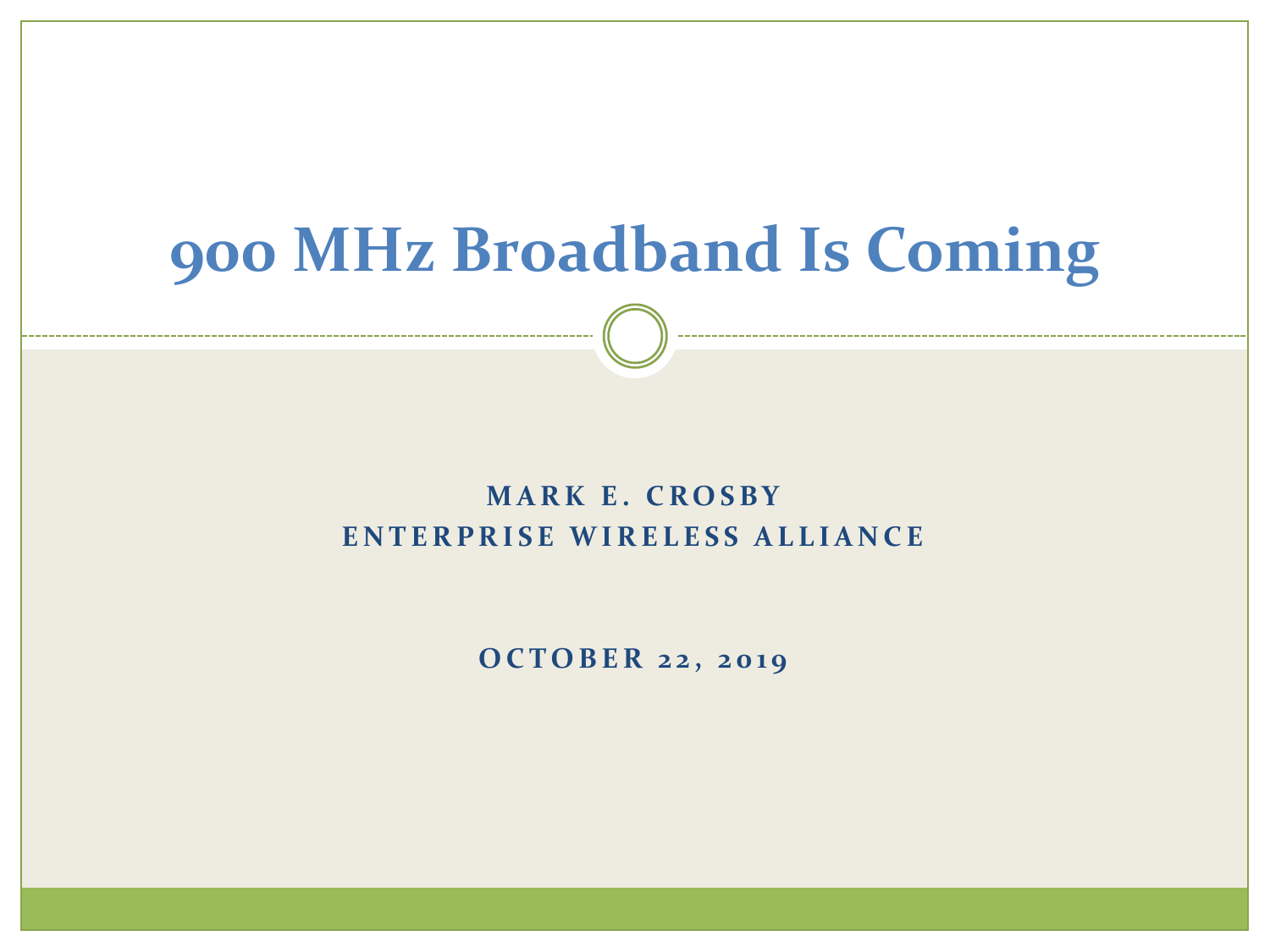

Part I - History Part II - Anticipated Rules & Regulations Part III - Process Rules of Engagement Part IV - Facilitating the Transition … Incentive Program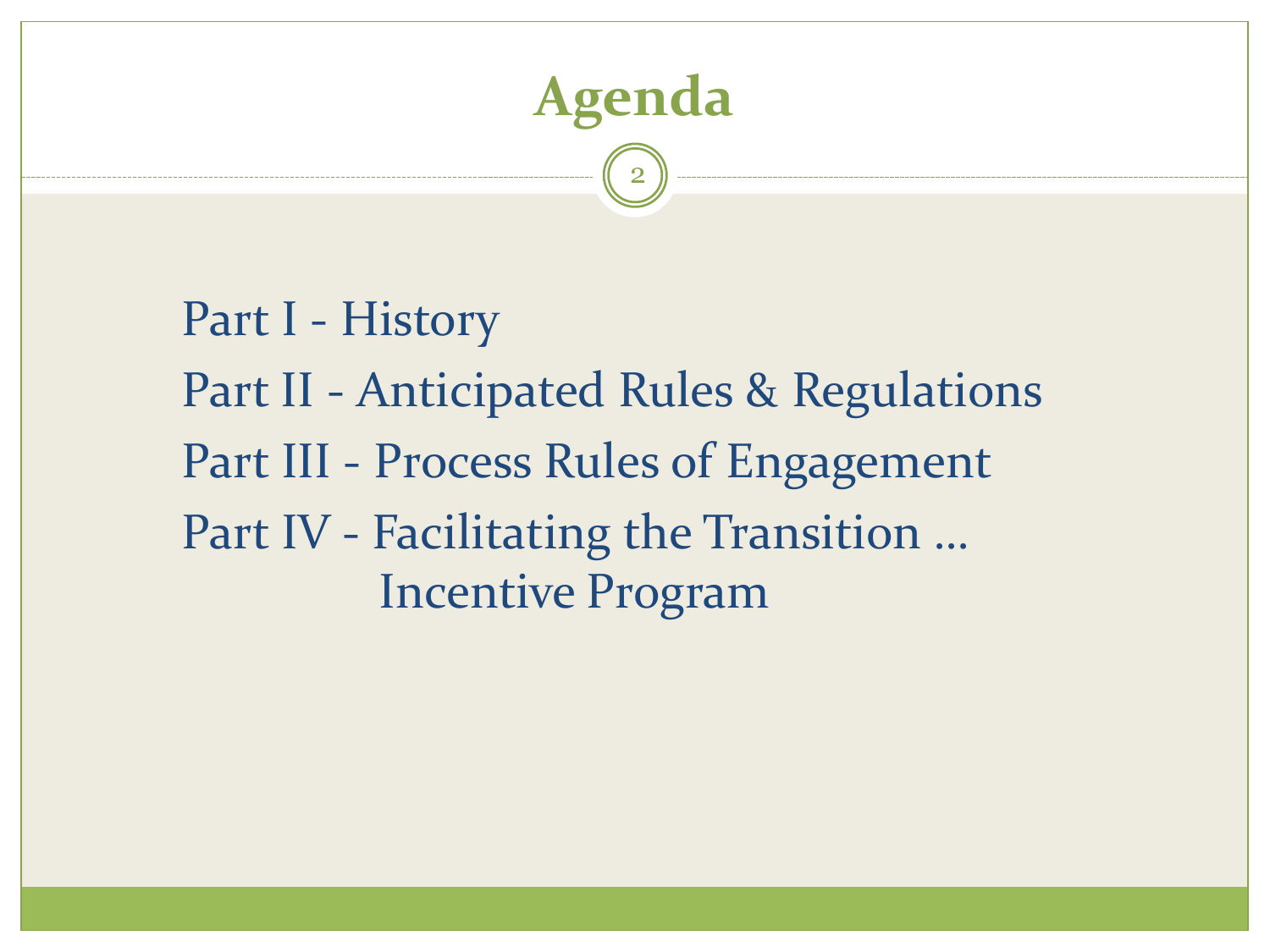Part I – History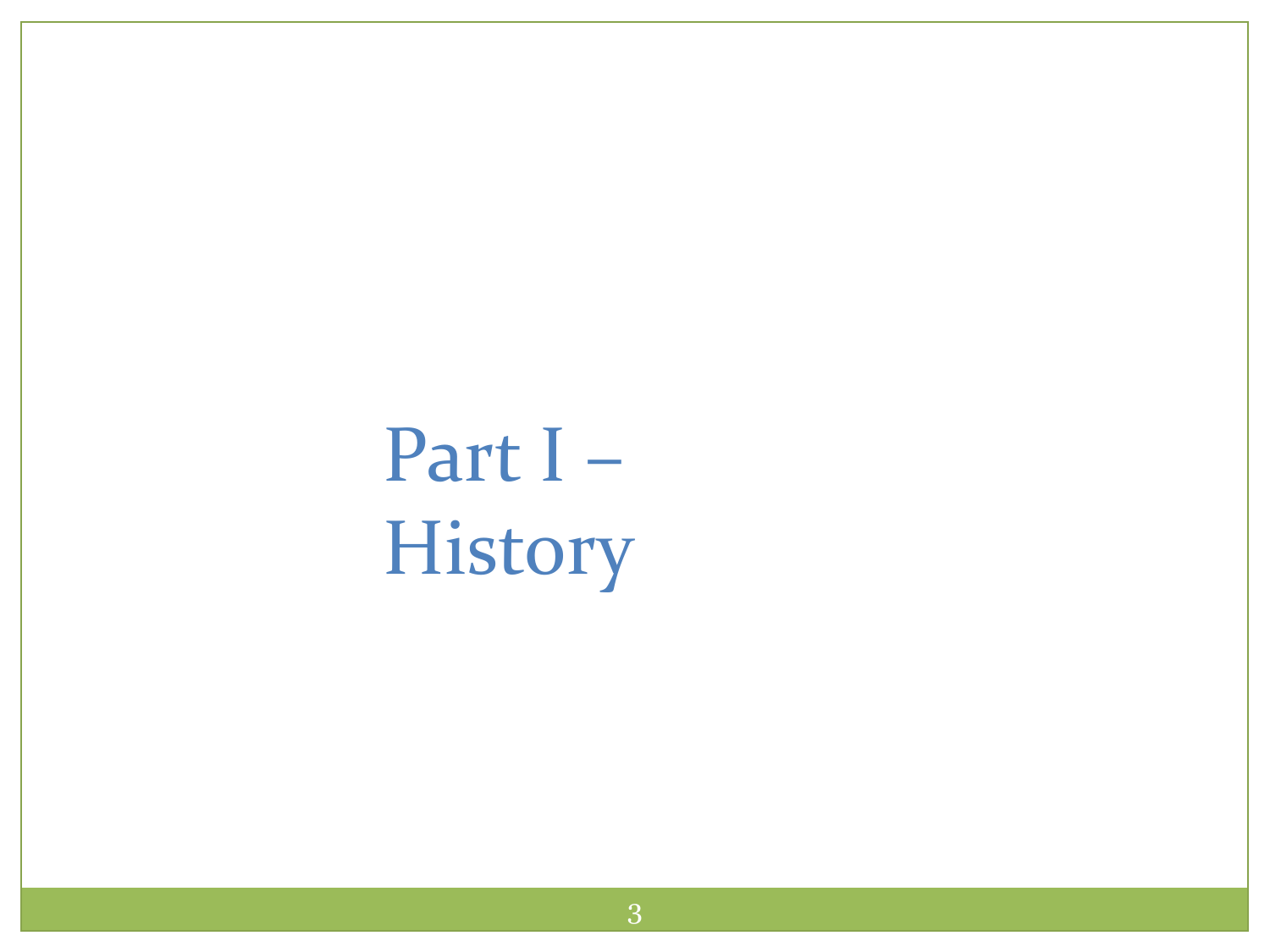## **900 MHz History**

- ➢ The 900 MHz band was allocated in 1985 (post 800 MHz allocations), and consists of a contiguous 5/5 MHz block of spectrum separated into two (2) interleaved segments
	- 200 paired 12.5 kHz channels allocated and auctioned for SMR use on MTA basis (2.5 MHz) in 1995 (closed in April 1996)
	- 199 paired 12.5 kHz channels allocated for B/ILT licensees on a site-specific basis subject to frequency coordination (2.5 MHz)
- ➢ Eligibility is initially limited to B/ILT activities, but once licensed, conversion to SMR status permitted – major network operators remain
- ➢ Allocation was the result of vendor and LMCC collaborative efforts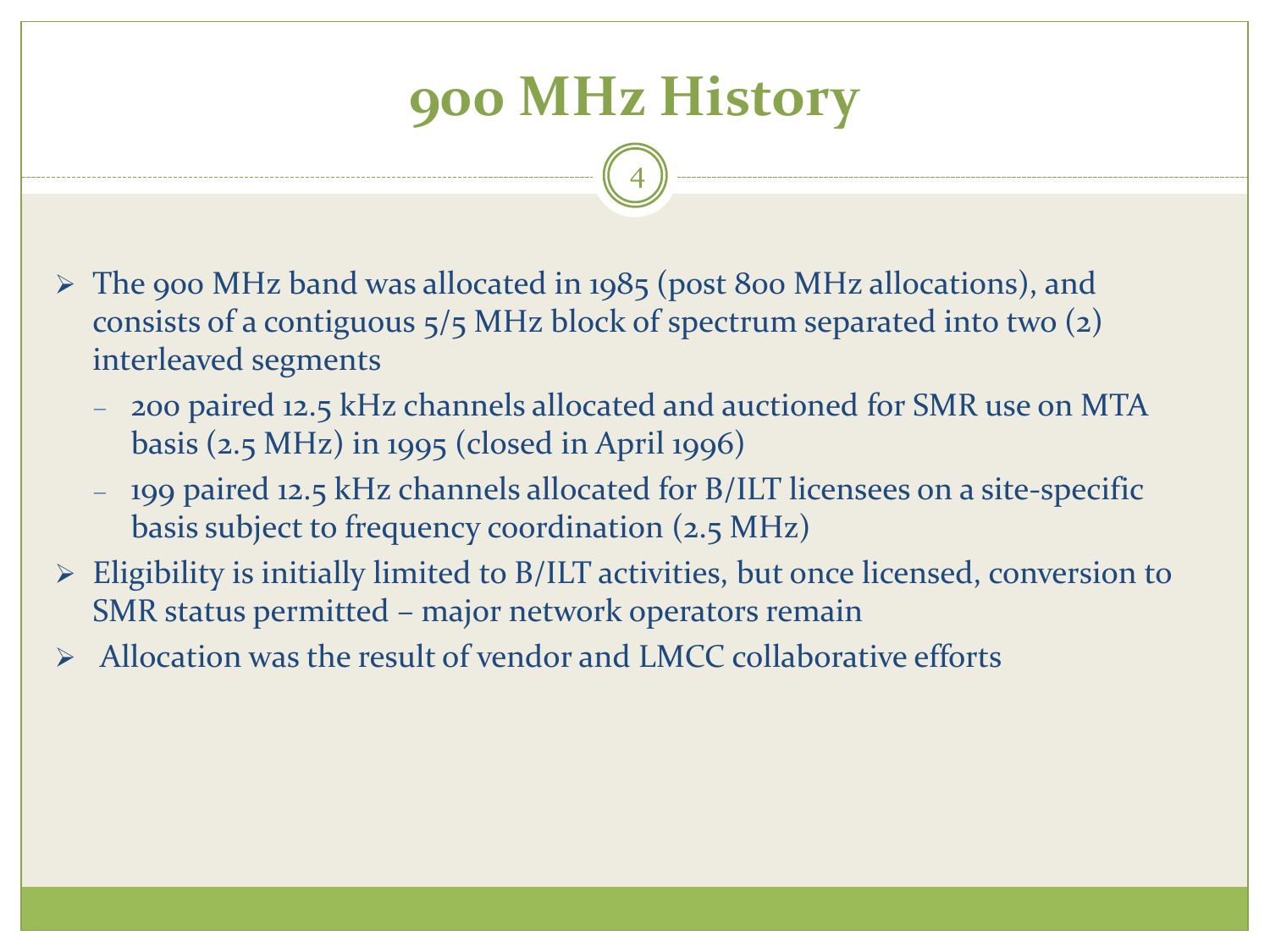## **900 MHz History**

- $\triangleright$  Spectrum availability became limited in top metro areas
- ➢ Band favored by major business enterprise industries
	- CII which is limited to Petroleum, Utilities and Railroads
	- Mass transit systems
	- Airlines including overnight carriers
	- Major manufacturers
	- Casinos and sports venues
- ➢ All major vendors produce system infrastructure and mobile devices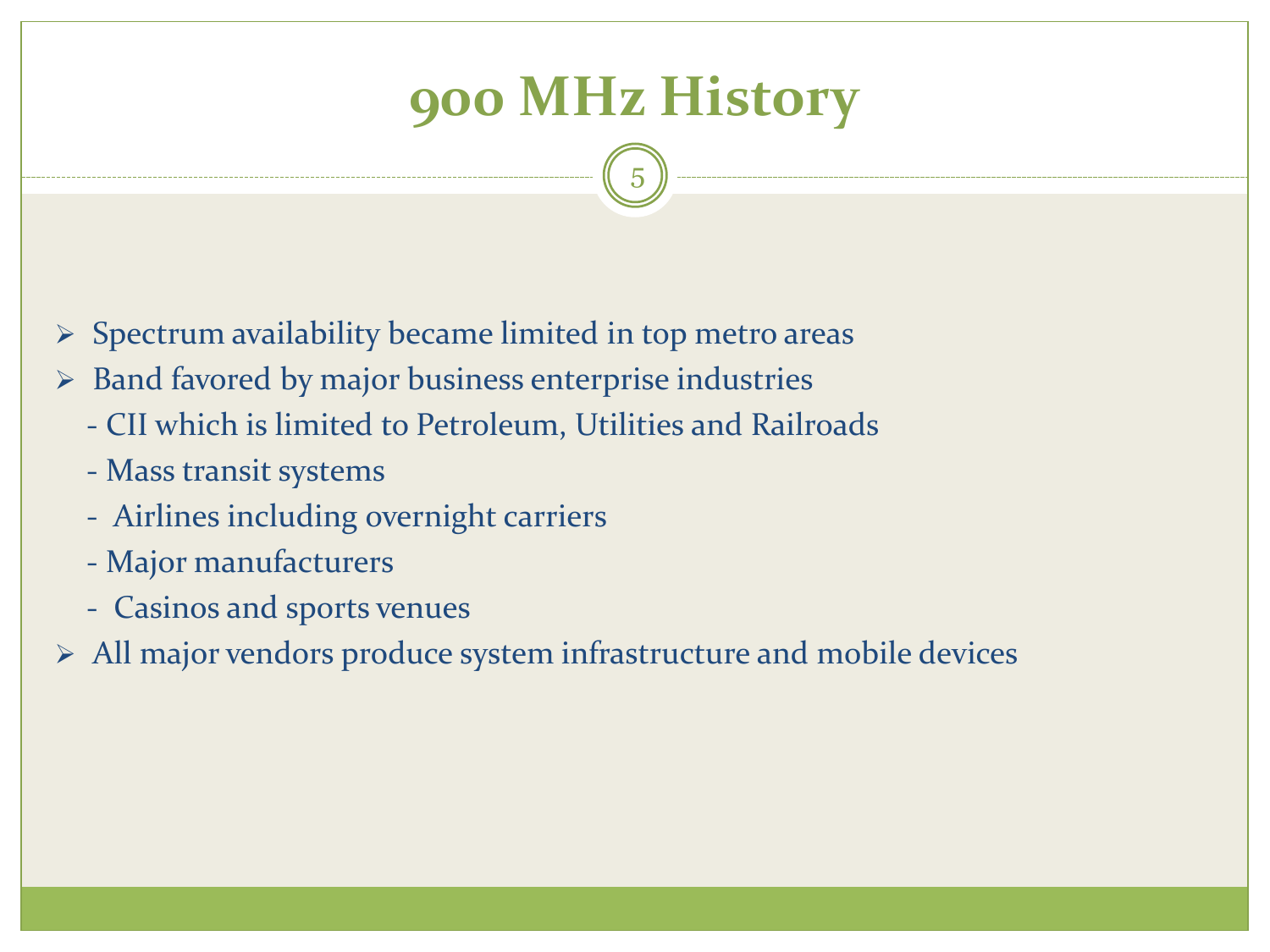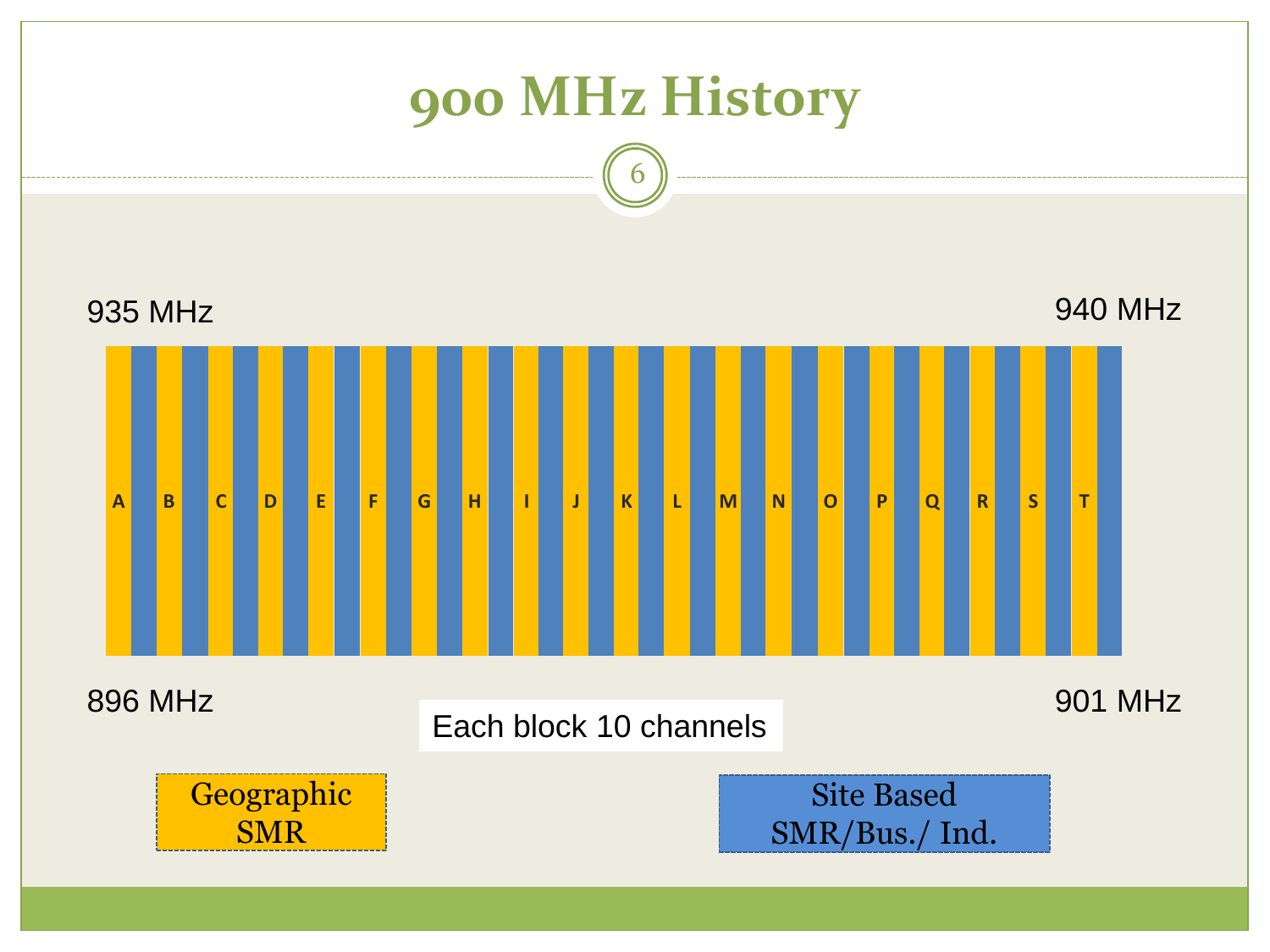### **History of the 900 MHz Rules**

7

#### **2014**

- ➢ PDV acquires Sprint's geographic SMR and converted B/ILT licenses
- ➢ EWA and other industry associations file joint letter asking the FCC to reorganize the 900 MHz allocation to create a broadband system option
- ➢ EWA/pdvWireless (now Anterix) file Joint Petition for Rulemaking (PFR) proposing realignment of the band into 3x3 MHz broadband and 2x2 MHz narrowband segments
- ➢ FCC issues *Public Notice* seeking industry views on the Petition

### **2015**

➢ Industry files comments in response to *Public Notice*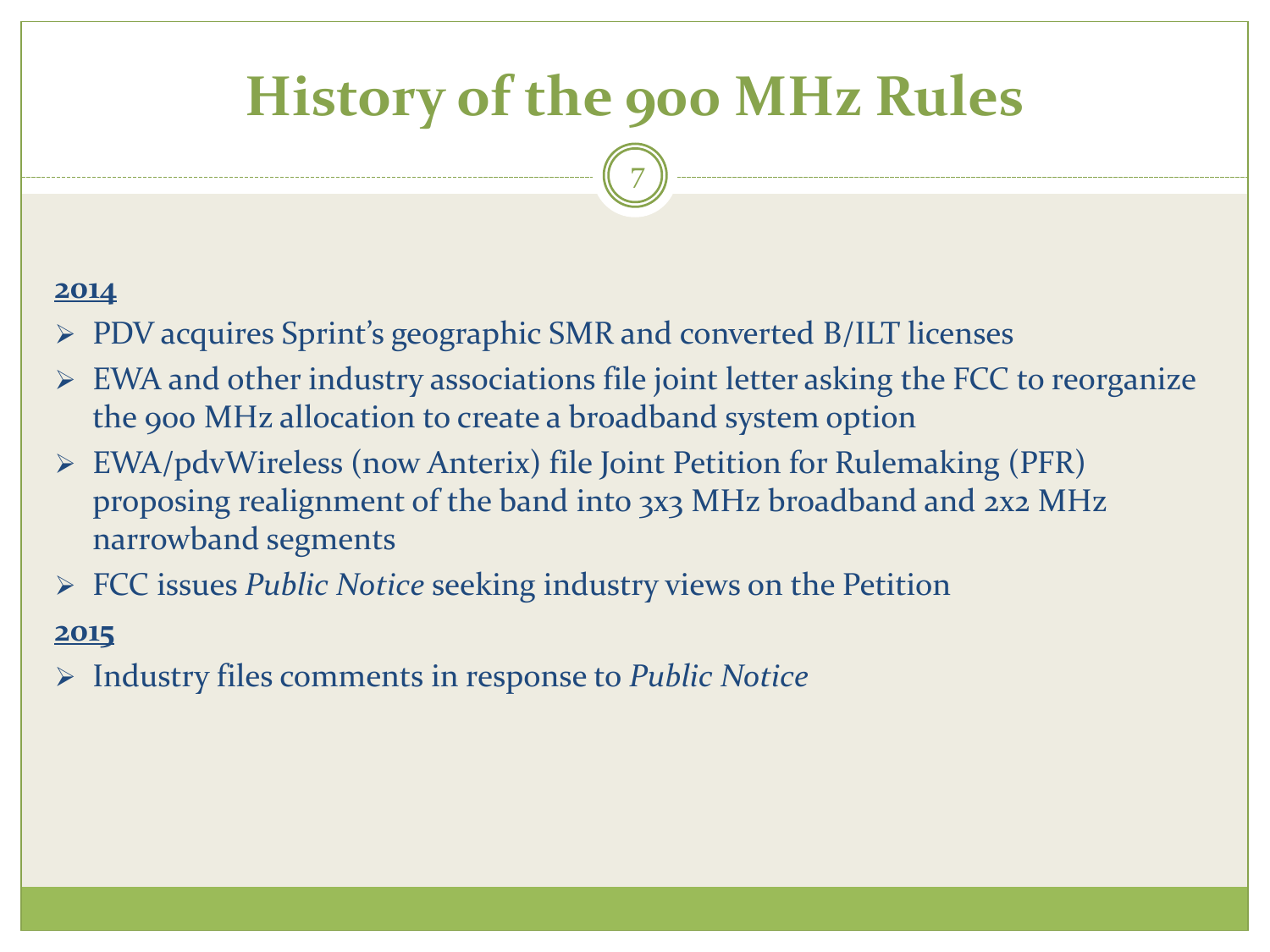### **History of the 900 MHz Rules**

8

#### **2017**

- ➢ FCC issues *Notice of Inquiry (NOI)*
- ➢ Industry files comments in response to NOI

- ➢ FCC initiates application freeze for site-based, B/ILT applications
- ➢ EWA and UTC seek clarification of the applicability of the freeze … permit incumbents to modify systems in place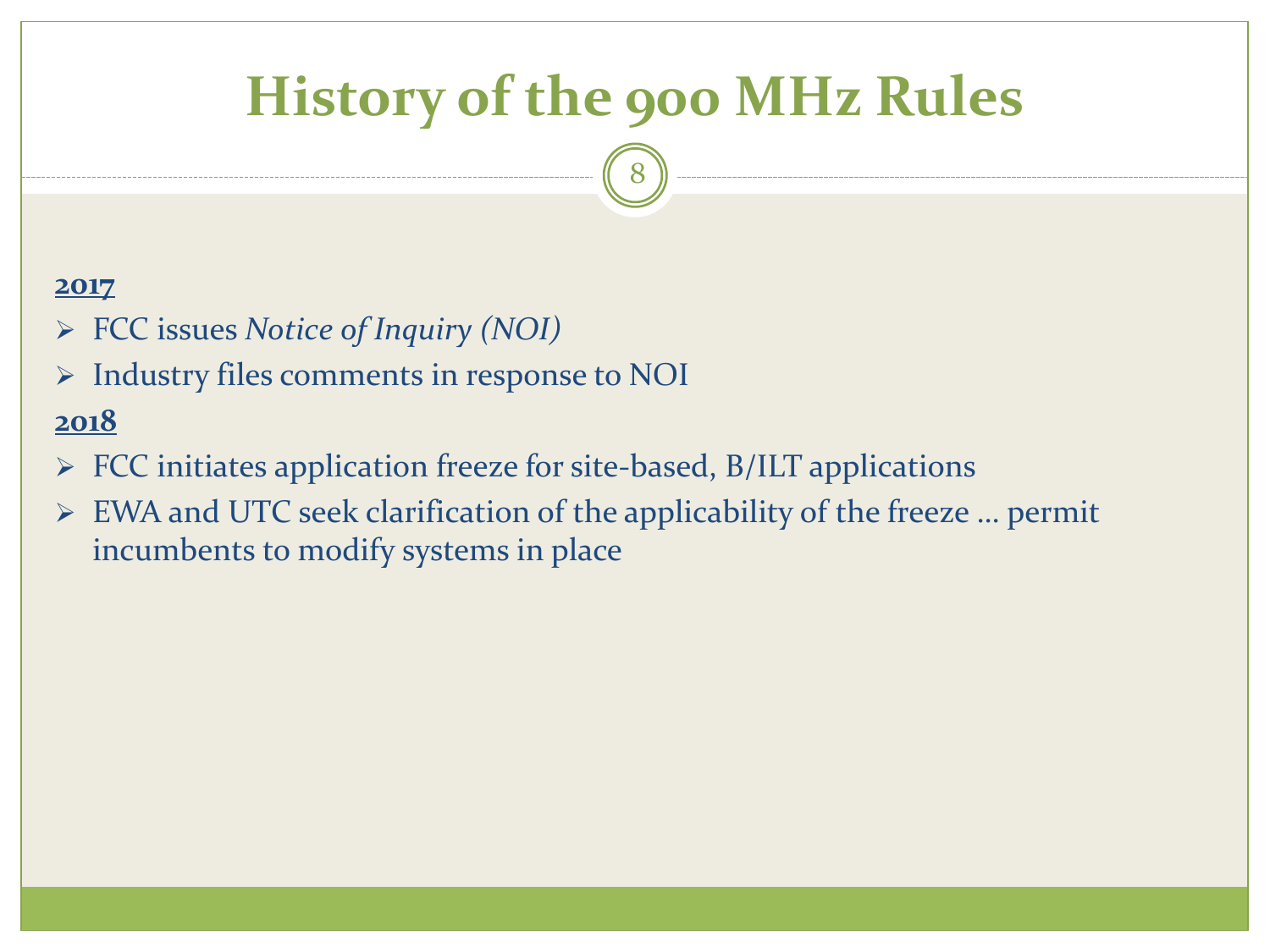### **History of the 900 MHz Rules**

9

- ➢ FCC issues *Notice of Proposed Rulemaking* (NPRM) on March 14
- ➢ June 3 and July 2, Comments and Reply Comments submitted
- ➢ FCC grants Flint Hill Refinery's waiver request to transition completely to narrowband allocation on a 1:1 basis during licensing freeze (!)
- ➢ FCC dismisses other waivers that are inconsistent with the 1:1 premise
- ➢ pdvWireless becomes Anterix
- ➢ FCC Issues Order (October 9) modifying the freeze to accept applications on a 1:1 (or smaller) basis without a waiver
	- Less than 180 days former channels will be deleted to aid transitions
	- Partial or complete assignments permitted
- Expectation FCC issues Report & Order before year end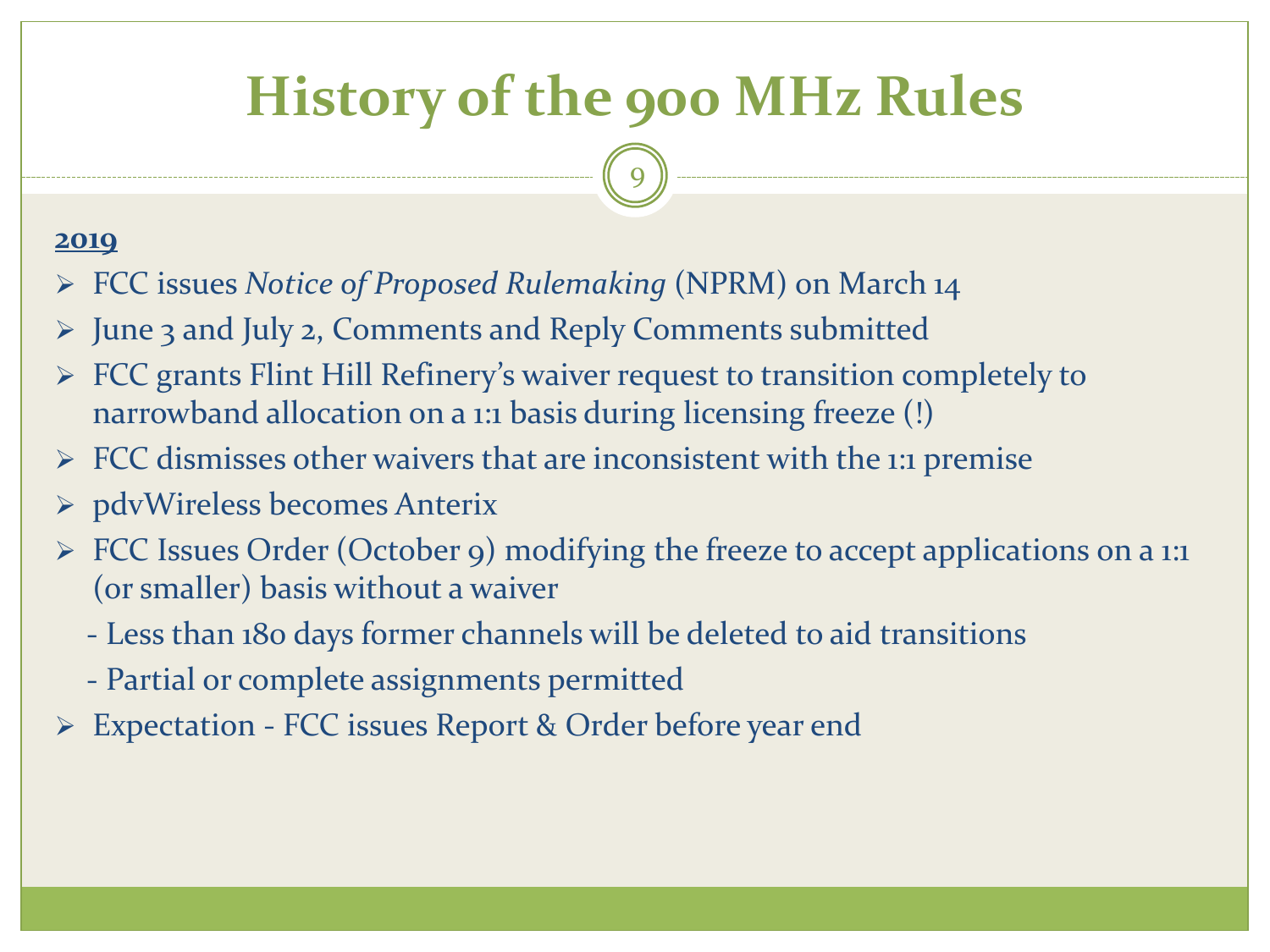Part II – Anticipated Rules & Regulations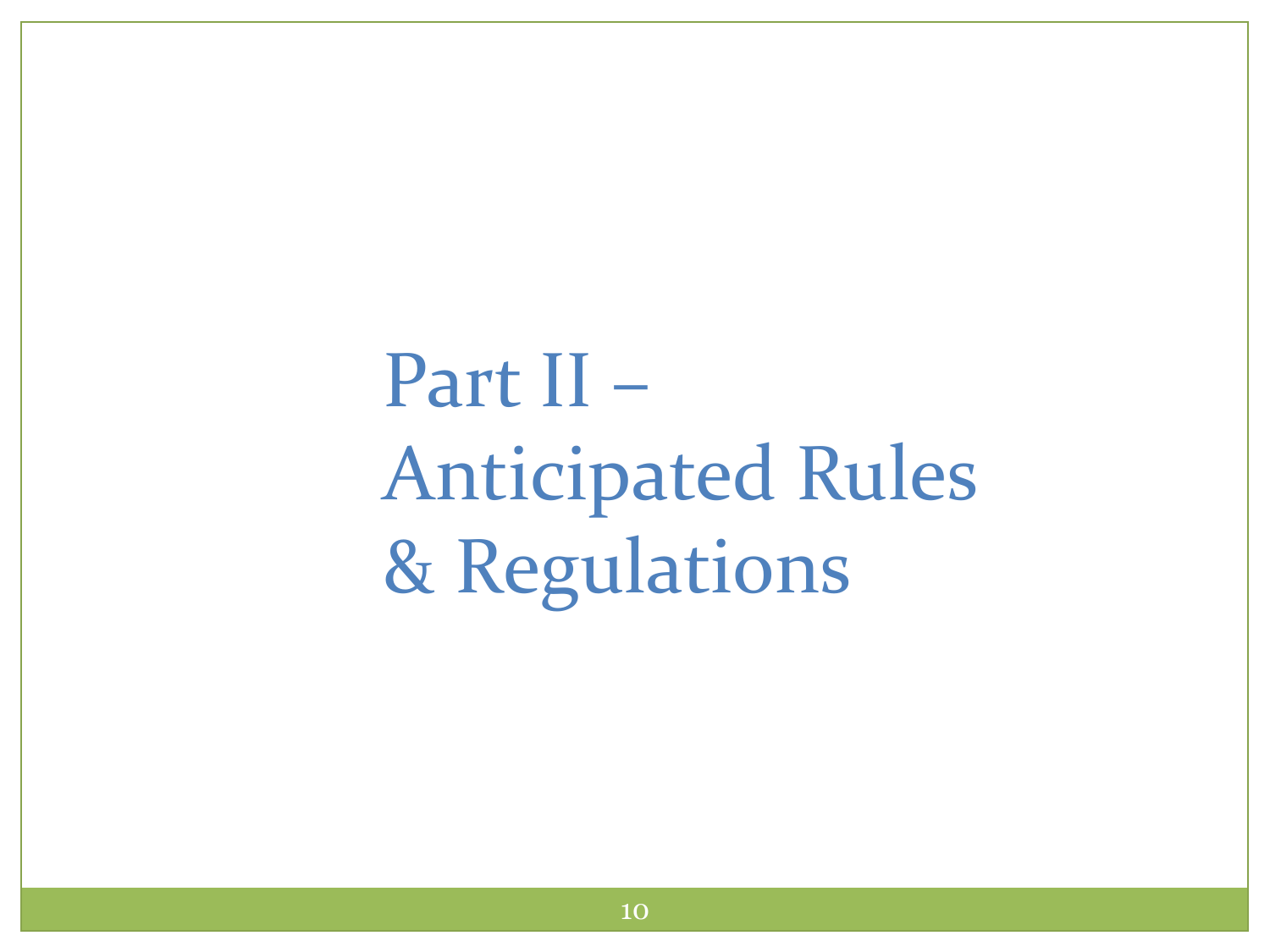### **Anticipated Rules & Regulations**

- ➢ Band realignment
	- Broadband Segment 897.5-900.5/936.5-939.5 MHz (6 MHz)
	- Narrowband Segments
		- … 896-897.5/935-936.5 MHz (3 MHz)
		- … 900.5-901/939.5-940 MHz (1 MHz)
- $\triangleright$  Geographic broadband licenses Counties
- ➢ The 900 MHz broadband service will be a Miscellaneous Wireless Communications service governed by Part 27 rules
- $\triangleright$  Eligible applicant must have all 20 SMR blocks in the county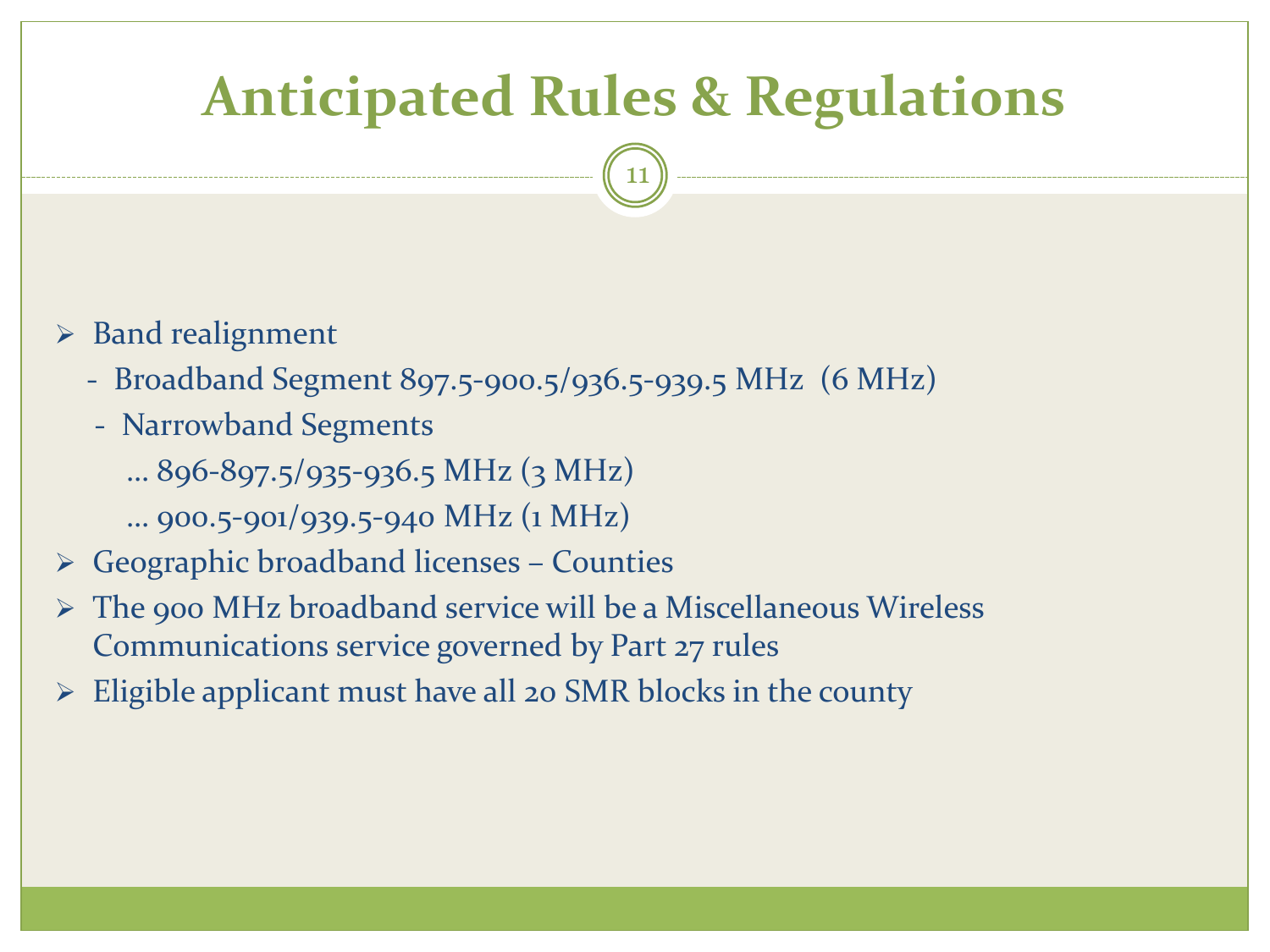![](_page_11_Figure_0.jpeg)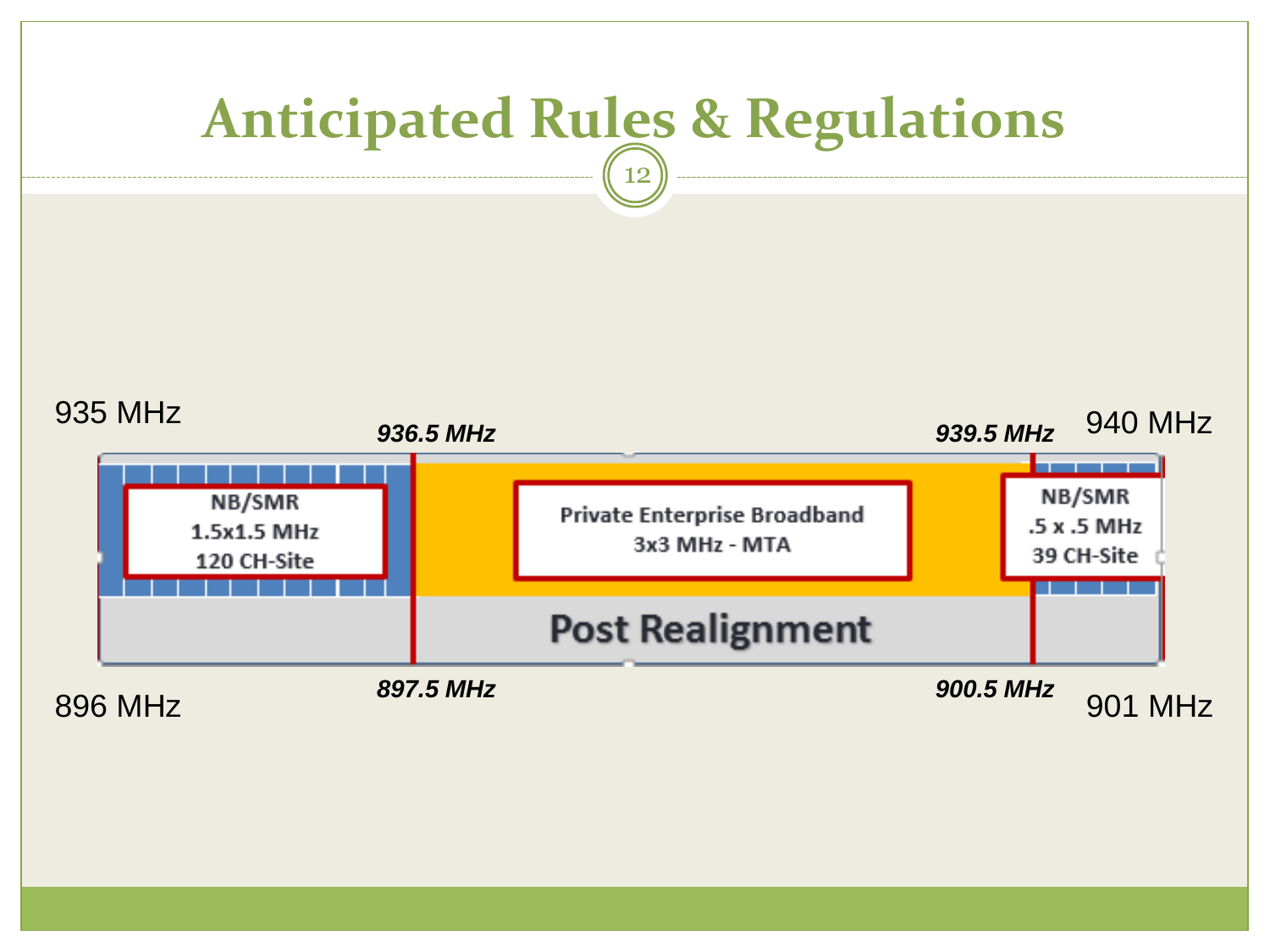## **Anticipated Rules & Regulations**

- ➢ A time-period is adopted for voluntary spectrum exchanges for incumbent relocations … parties may negotiate any desired terms, BUT only on a 1:1 exchange for 900 MHz channels
- ➢ Success thresholds will trigger mandatory relocations for any remaining incumbents after a defined percentage have negotiated agreements in Counties where entire 3/3 MHz broadband segment has not been cleared
	- A 3/3 MHz overlay auction with mandatory relocation rights
	- Would include obligation to provide comparable facilities and pay relocation costs subject to 1:1 exchange
- ➢ Under a mandatory relocation regimen, incumbents cannot receive more 900 MHz channels than they hold in the broadband segment (1:1 exchange) unless additional spectrum is required to provide comparable coverage and/or capacity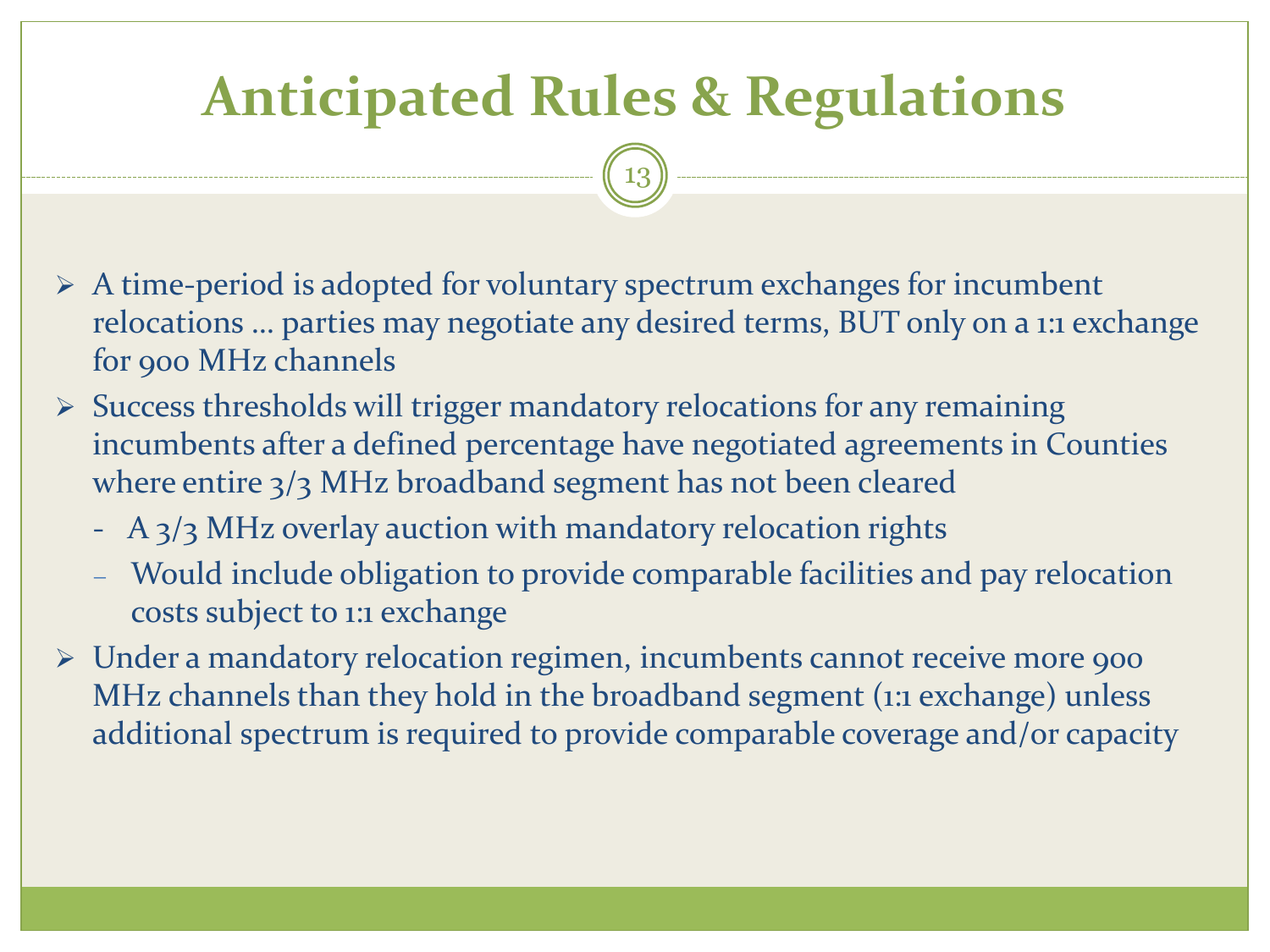### **Anticipated Rules & Regulations**

- ➢ Single 3x3 MHz overlay auction conducted county by county
- ➢ Winning bidder entitled to require incumbents to relocate to narrowband frequencies, provided it pays relocation costs
- ➢ Winning bidder would have right to access all unassigned spectrum throughout the entire 900 MHz band in its area, including spectrum outside the 3x3 segment and could use unassigned channels for relocation from broadband
- $\triangleright$  FCC lifts freeze on B/ILT narrowband applications post  $3/3$  MHz relocation clearing
- $\triangleright$  If incumbents cannot be provided with comparable facilities, the winning bidder must protect the operation indefinitely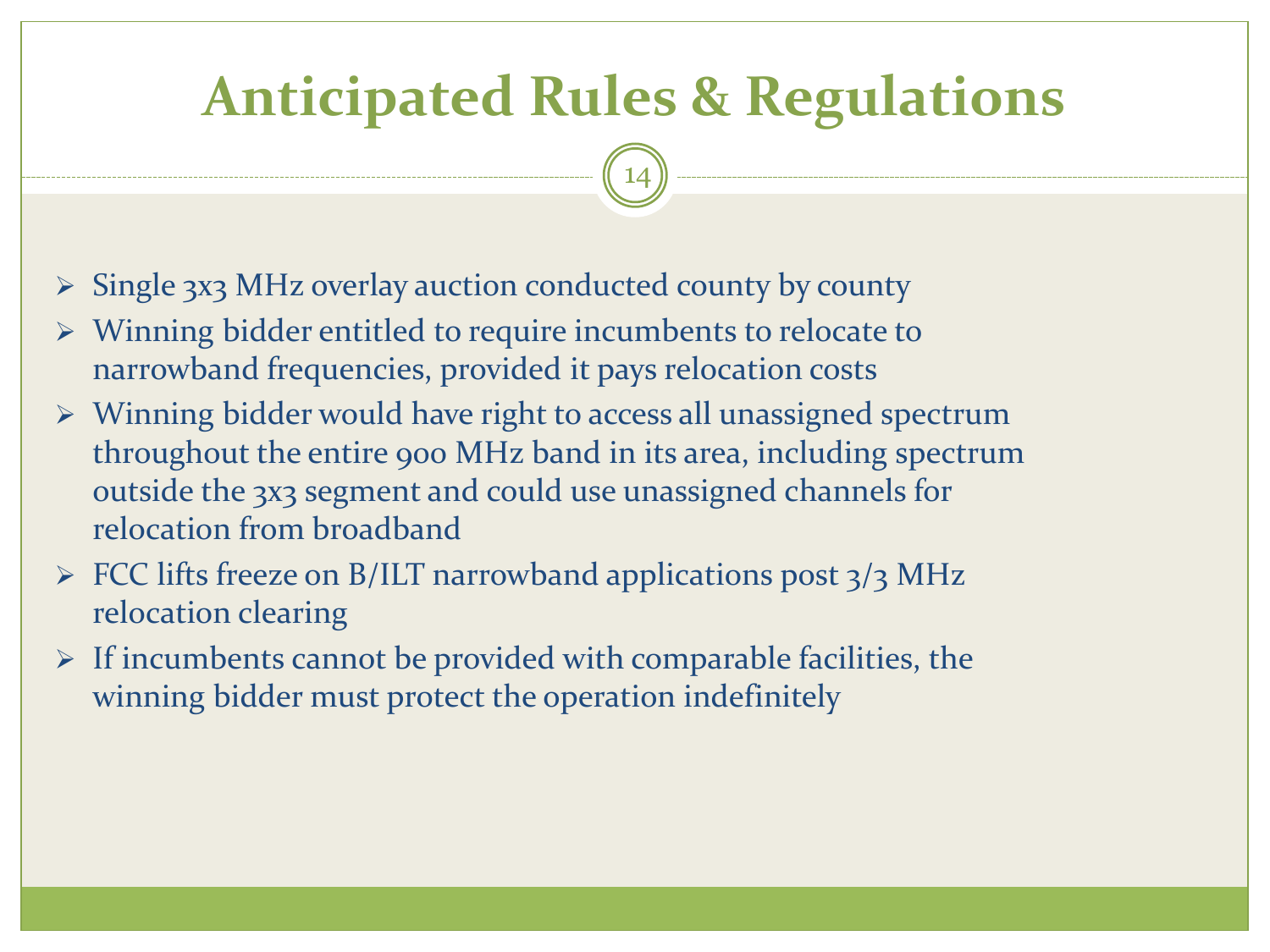### **Anticipated Rules & Regulations Recommended Incumbent Considerations**

15

 $\triangleright$  How does the reconfiguration affect your system

- Identify licensed channel location … broadband versus narrowband segments
- Evaluate technical impact on systems with replacement channels
- ➢ Identify the opportunity for technology advances and spectrum efficiencies in your transition plan
- ➢ If necessary, seek technical/financial/ legal advice from professionals familiar with spectrum matters and radio system operational technologies
- ➢ Consult those vendors that have supported your system
- ➢ Develop cost estimates for system transition plans
- $\triangleright$  Anterix and EWA are available for consultation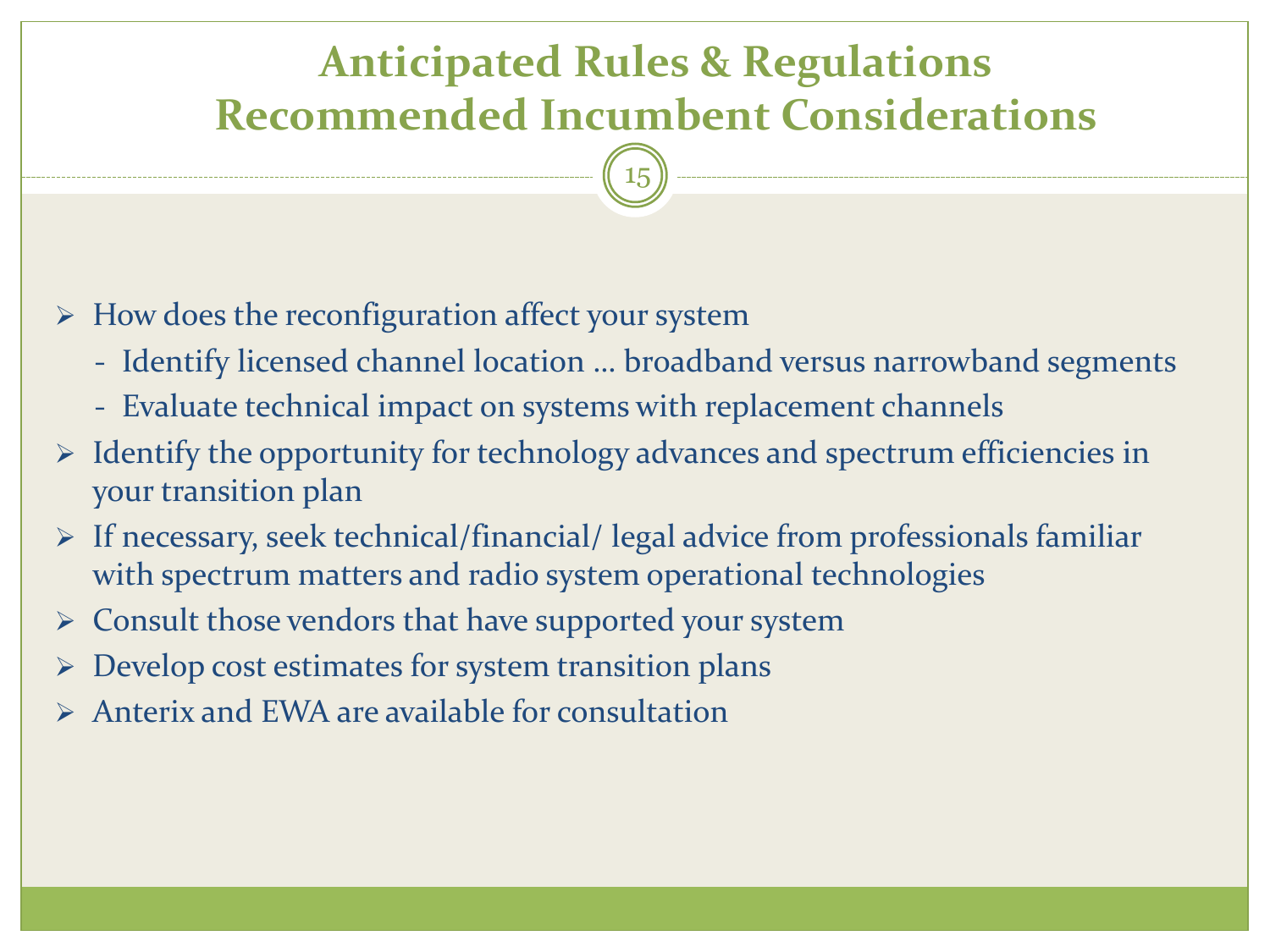### **Anticipated Rules & Regulations Recommended Incumbent Considerations**

16

➢ Determine optimum time to transition systems to comply with reconfiguration

- FCC Report & Order opens opportunity to convert systems now
- Potentially multiple comparable spectrum solutions
- ➢ Sell (assign) all/part of channel capacity to broadband licensee
- ➢ Cancel all/part of licensed channel capacity in exchange for payment from broadband licensee
- ➢ Migrate to alternative bands … all or part of channel capacity
- ➢ Provide consent to broadband operations that are non-impactful to LMR operations, but under the FCC co-channel site distance separation criteria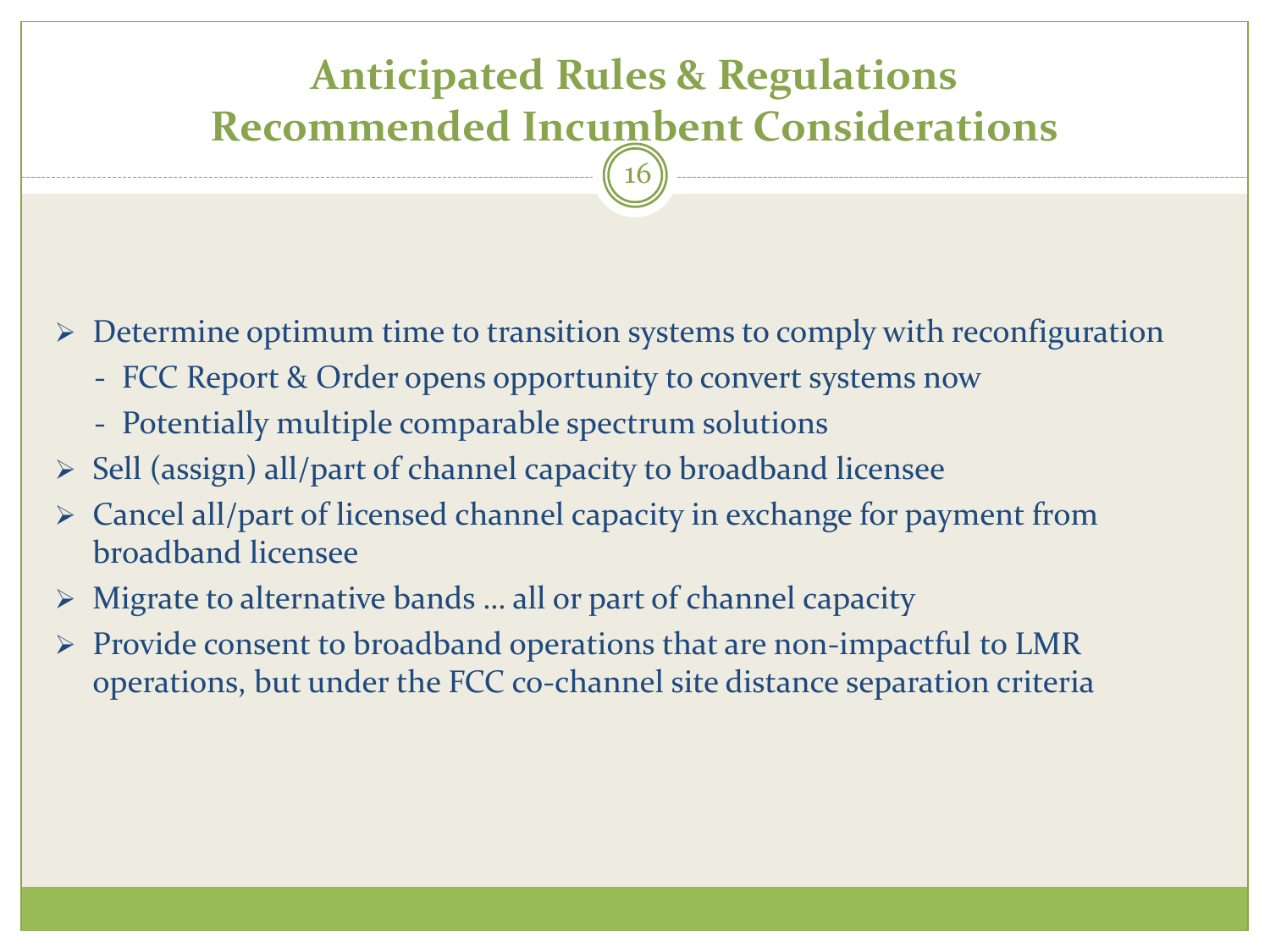# Part III – Process Rules of Engagement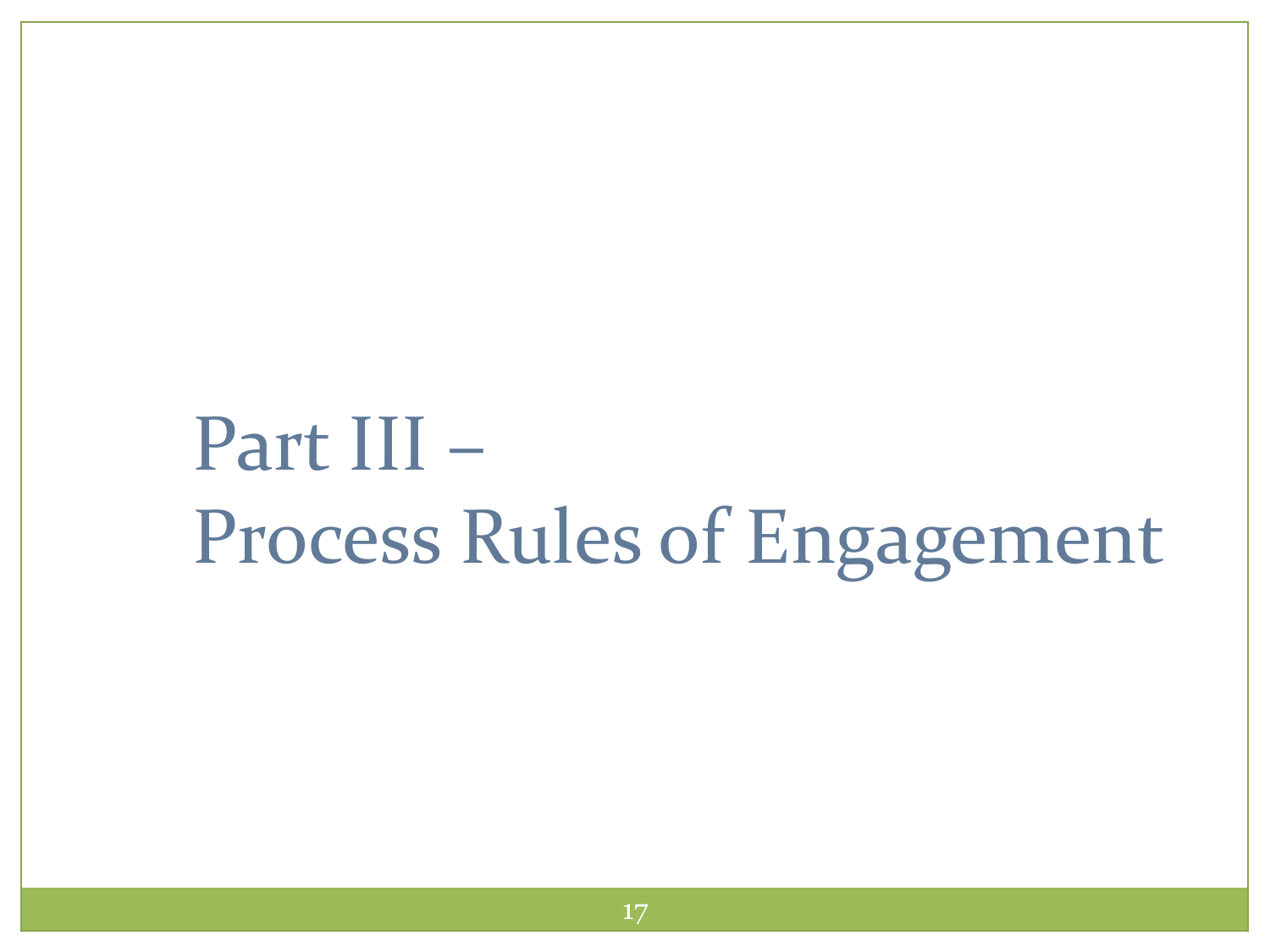### **EWA + Anterix Agreement**

- ➢ "900 MHz Incumbent System Transition Services Agreement" executed between EWA and Anterix
- $\triangleright$  EWA will introduce the opportunities and terms under which certain incumbent 900 MHz licensees may either:
	- Transition channels presently residing within the broadband segment of the band to the narrowband segment(s)
	- Relocate incumbent systems to alternative bands depending on availability
	- Assign or terminate 900 MHz licenses in return for compensation
- $\triangleright$  All transactions shall be in accordance with applicable FCC rules and regulations
	- Comparable spectrum … comparable operating characteristics
	- At Anterix' expense or, eventually at auction winner's expense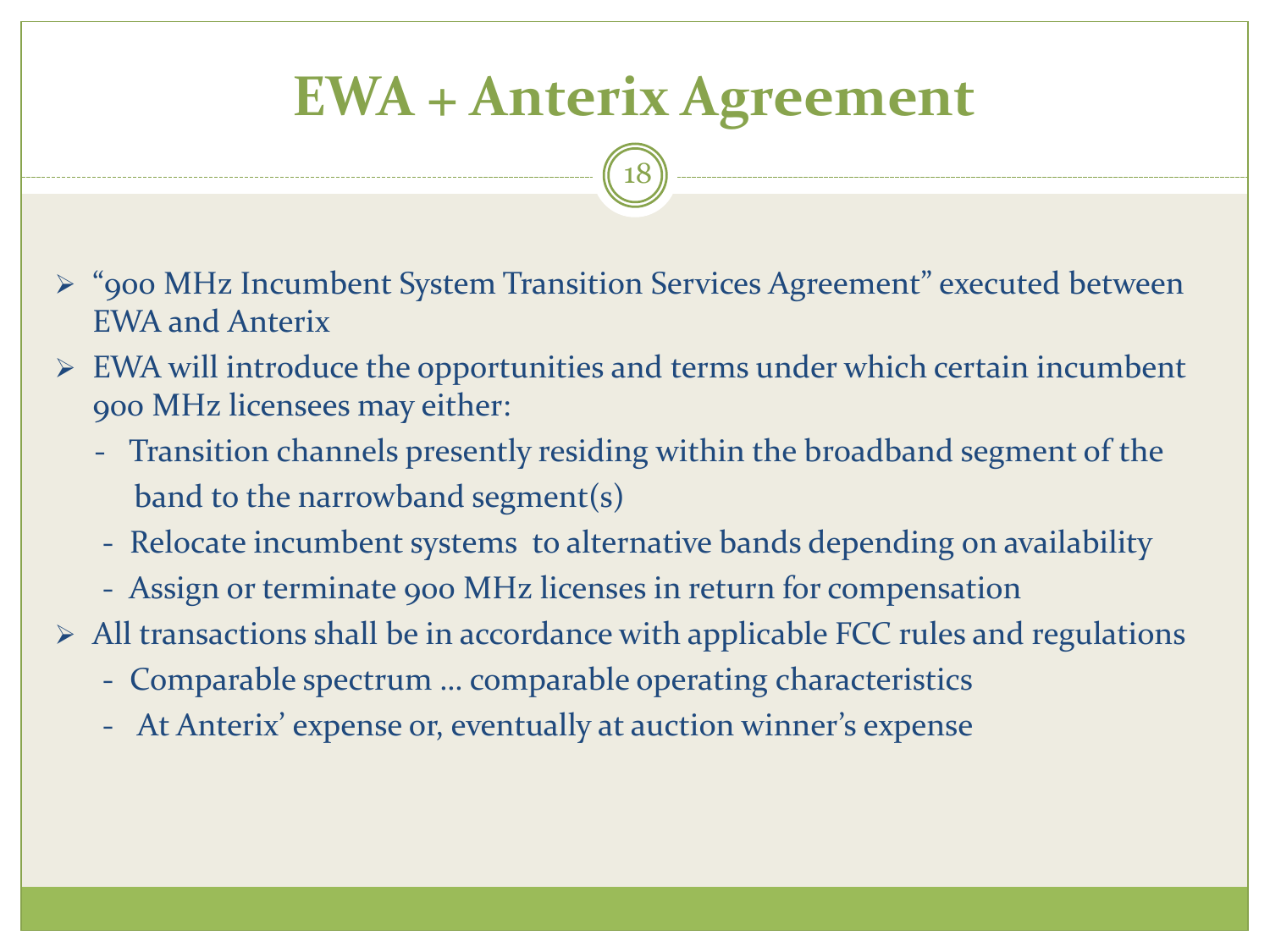## **Rules of Engagement**

- ➢ EWA will contact "Affected Incumbent" to present the effects of the 900 MHz band realignment on the incumbent's system
- ➢ EWA will prepare and provide a report illustrating the Affected Incumbent's channels that fall within the narrowband and broadband segments of the band
- ➢ EWA will, among other information, determine Affected Incumbent's
	- Preference to modify their system(s) to adapt to the narrowband reconfiguration and gather any unique associated requirements or,
	- Terminate/assign license(s) in return for financial compensation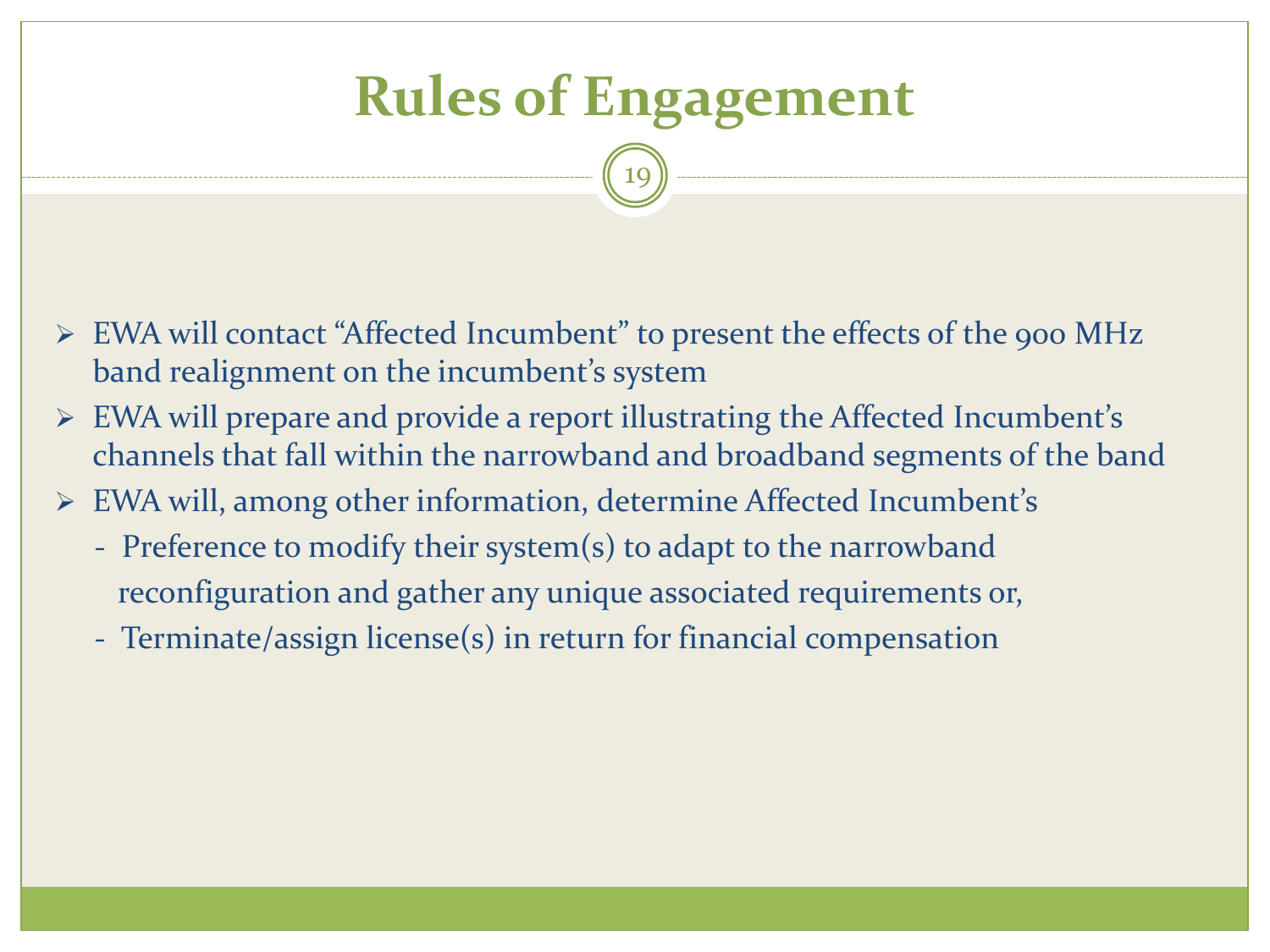## **Rules of Engagement**

- $\triangleright$  Discuss incumbent requirements with Anterix officials
- ➢ EWA provides the Affected Incumbent with Anterix's "Affected Incumbent Agreement" which, for Affected Incumbents who wish to maintain narrowband systems, contains
	- Transition terms and conditions
	- Replacement channels
	- Proposed comparable system reconfigurations … capacity/geographic solutions
	- Cost reimbursement proposals for system retuning activities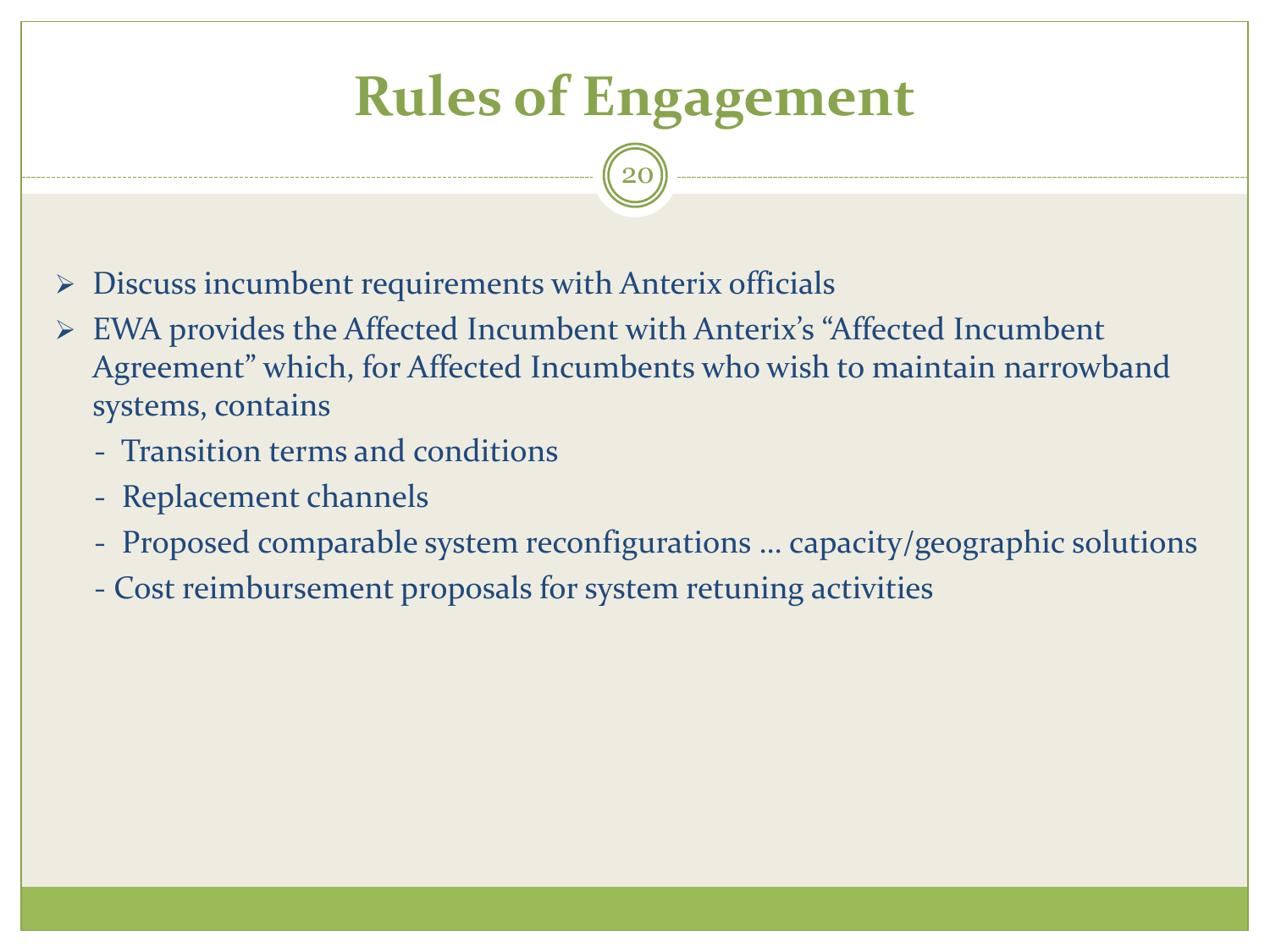## **Rules of Engagement**

- ➢ EWA gathers incumbent responses and provides Anterix with responses to the Affected Incumbent Agreement from the Affected Incumbent or its representatives
- ➢ Anterix reviews proposed changes and suggests amendments to the Affected Incumbent Agreement
- ➢ Incumbents provide EWA the name of the wireless service organization that they will utilize to perform system reconfiguration activities or, EWA recommends the name of entities that may provide reconfiguration services
- $\triangleright$  EWA facilitates agreement among the parties
- ➢ Incumbent agreement is executed
- ➢ Post agreement execution, frequency coordination is performed and applications are submitted to the FCC to effect reconfiguration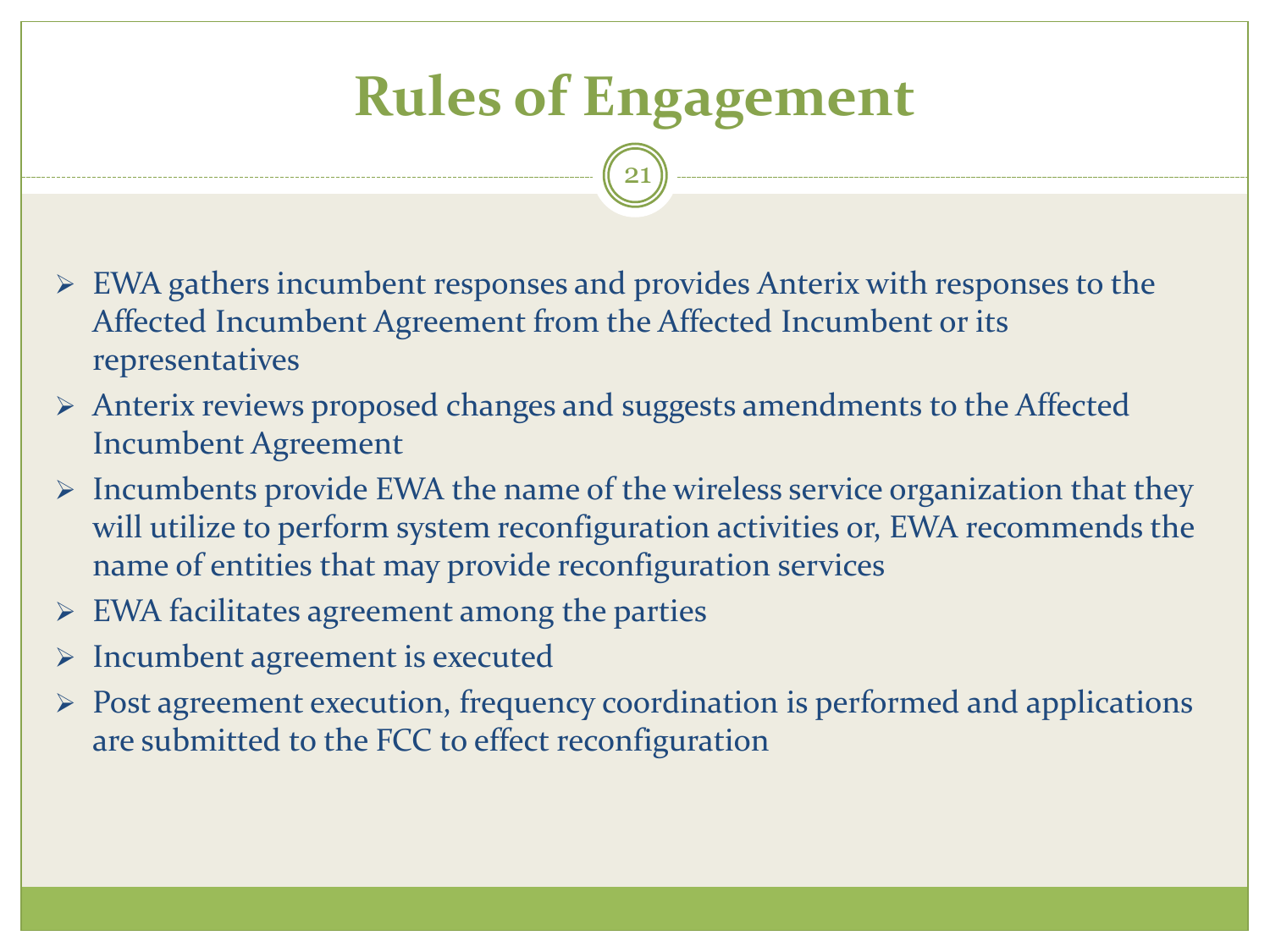# Part IV – Facilitating the Transition: EWA Incentive Program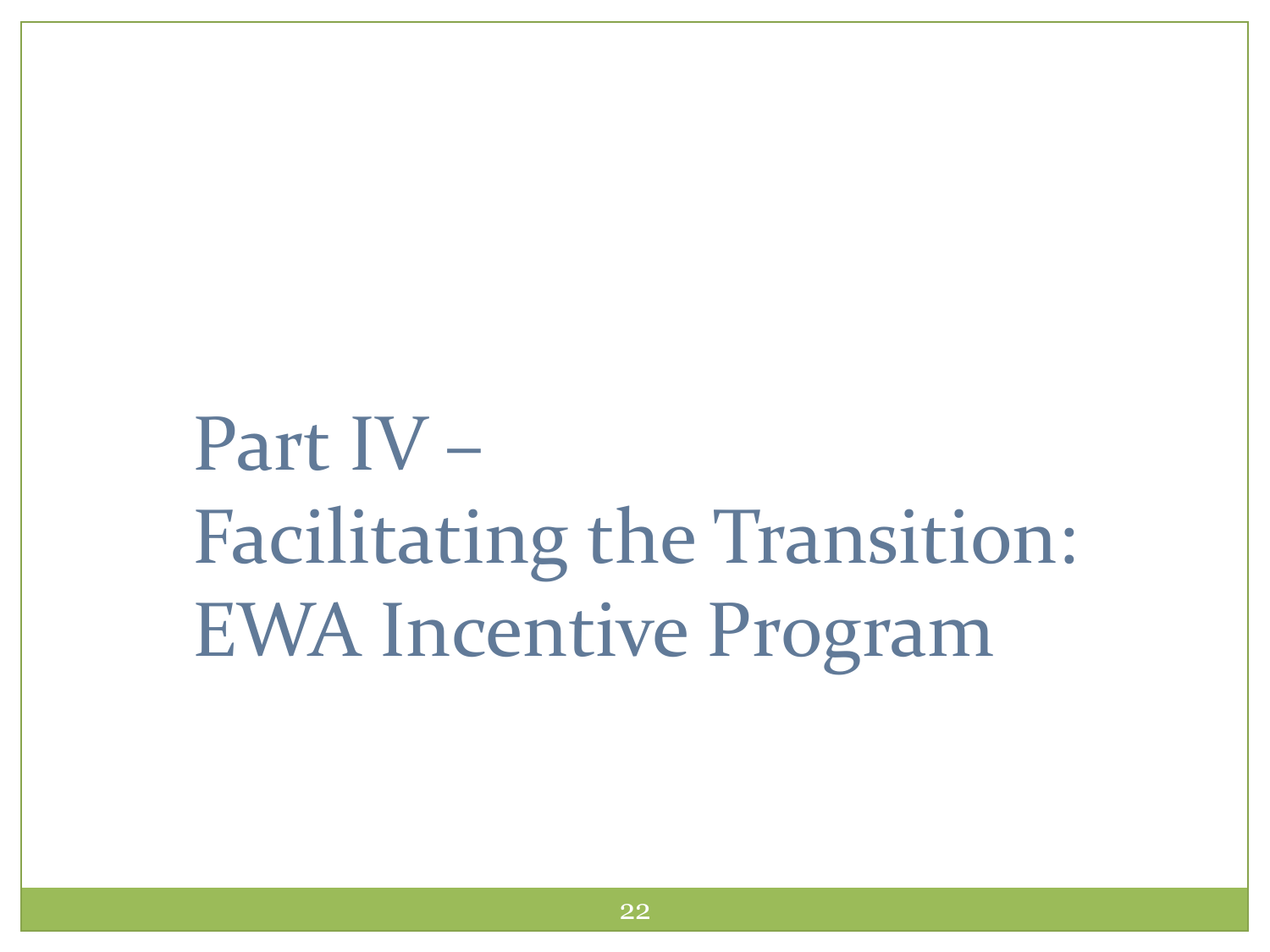### **Incentive Program – Premise**

23

EWA shall develop and manage a financial incentive program that rewards wireless sales and service providers (WSSP), preferably EWA members, who are instrumental in facilitating Affected Incumbent system modifications to alternative spectrum solutions in an expedited manner …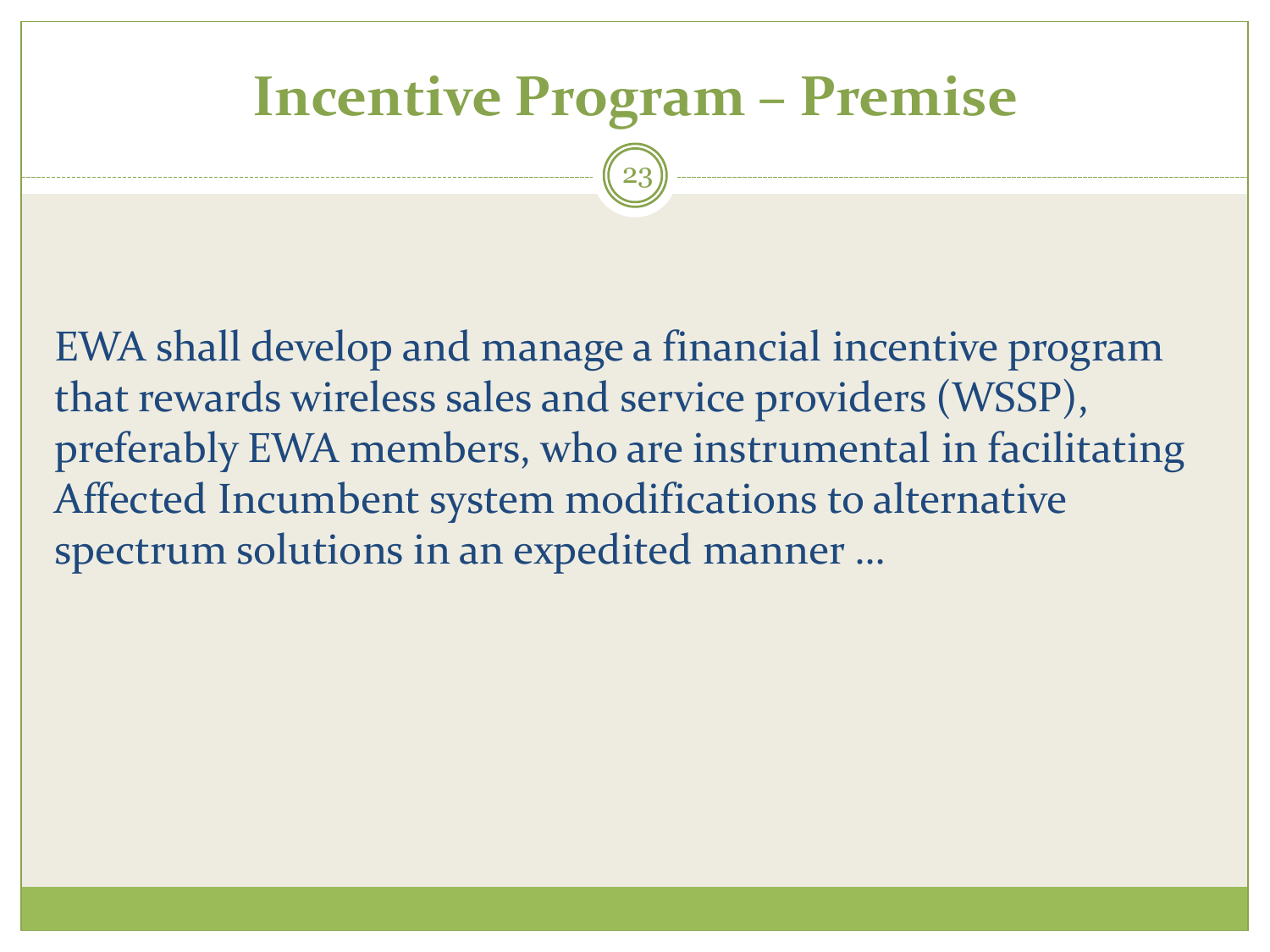### **Incentive Program – Eligibility**

- ➢ Available to WSSPs that, as a part of their business pursuits, are actively engaged in wireless system sales, installation and maintenance activities on behalf of private land mobile equipment vendors and B/ILT licensees
- ➢ WSSPs who wish to participate in the Incentive Program are encouraged to identify and provide EWA those affected 900 MHz incumbents for whom they wish to exclusively provide system reconfiguration services as soon as possible, with the understanding that EWA will confirm incumbent WSSP appointment preferences
- ➢ WSSPs identified by incumbents during agreement discussions will be available for the program
- ➢ EWA shall advise participating WSSPs of the names of those incumbent licensees for whom they will be responsible to expedite the reconfiguration process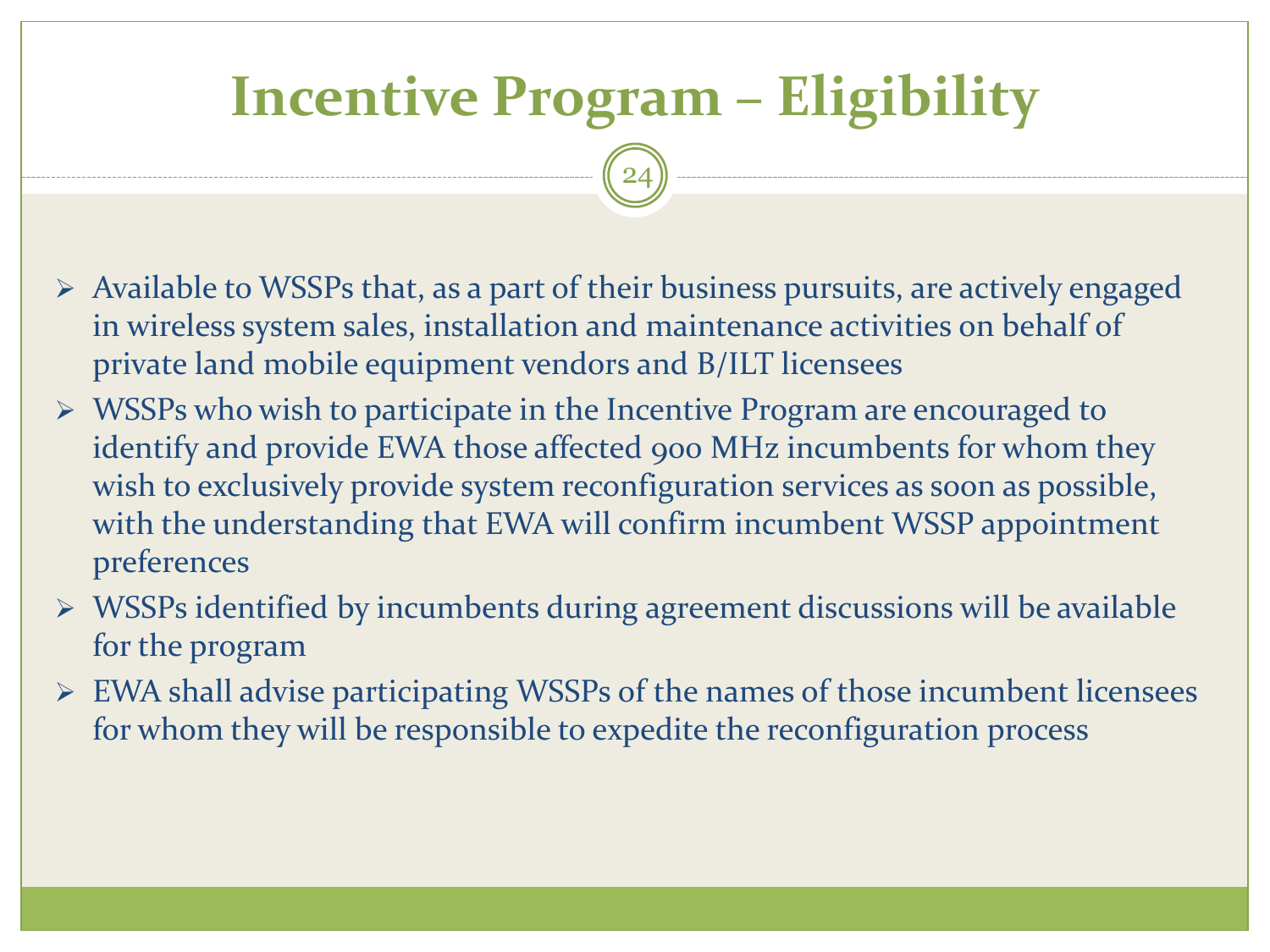### **Incentive Program – Process**

- ➢ An agreement between the selected/confirmed WSSPs containing the terms and conditions of participation in the Incentive Program will be executed between EWA and the participating WSSPs … the terms and conditions including incumbent assignment rosters shall be on a confidential basis
- ➢ Participating WSSPs will be informed of all EWA incumbent communications including replacement channels and associated system reconfiguration proposals
- ➢ The WSSPs may provide technical advice to their assigned incumbents, but expenses for those services are subject to acceptance by Anterix, shall be identified within the agreement between the incumbent and Anterix, and will be reimbursed by the affected incumbents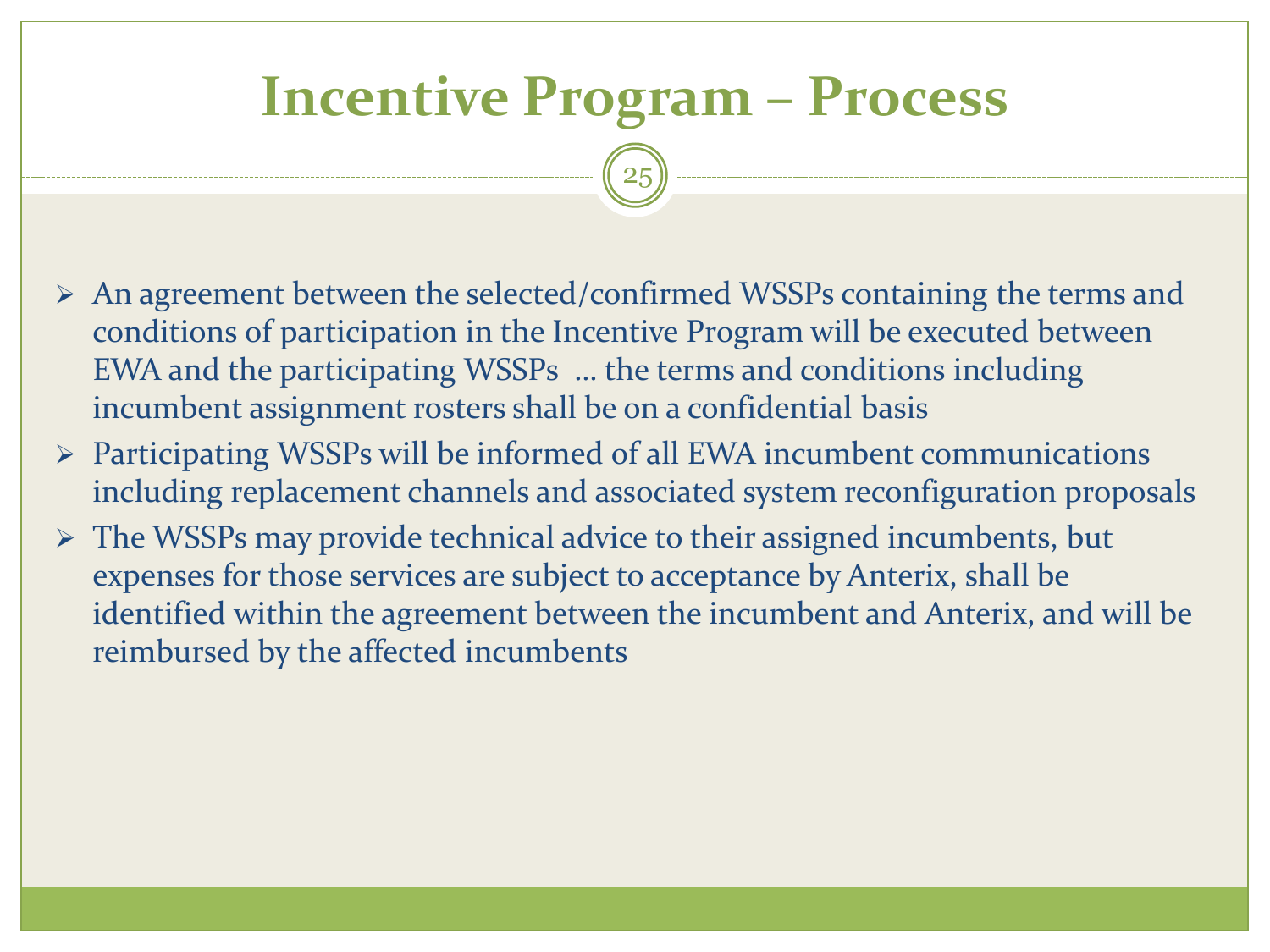### **Incentive Program – Process**

- $\triangleright$  It is anticipated that the participating WSSPs will perform the technical services associated with actual system reconfigurations, and those expenses are subject to prior approval by Anterix, shall be identified within the agreement between the incumbent and Anterix, and will be reimbursed by the affected incumbents
- ➢ The participating WSSP shall be available for EWA consultation during the agreement determination process
- $\triangleright$  The timing of system reconfigurations will be provided within incumbent agreements with Anterix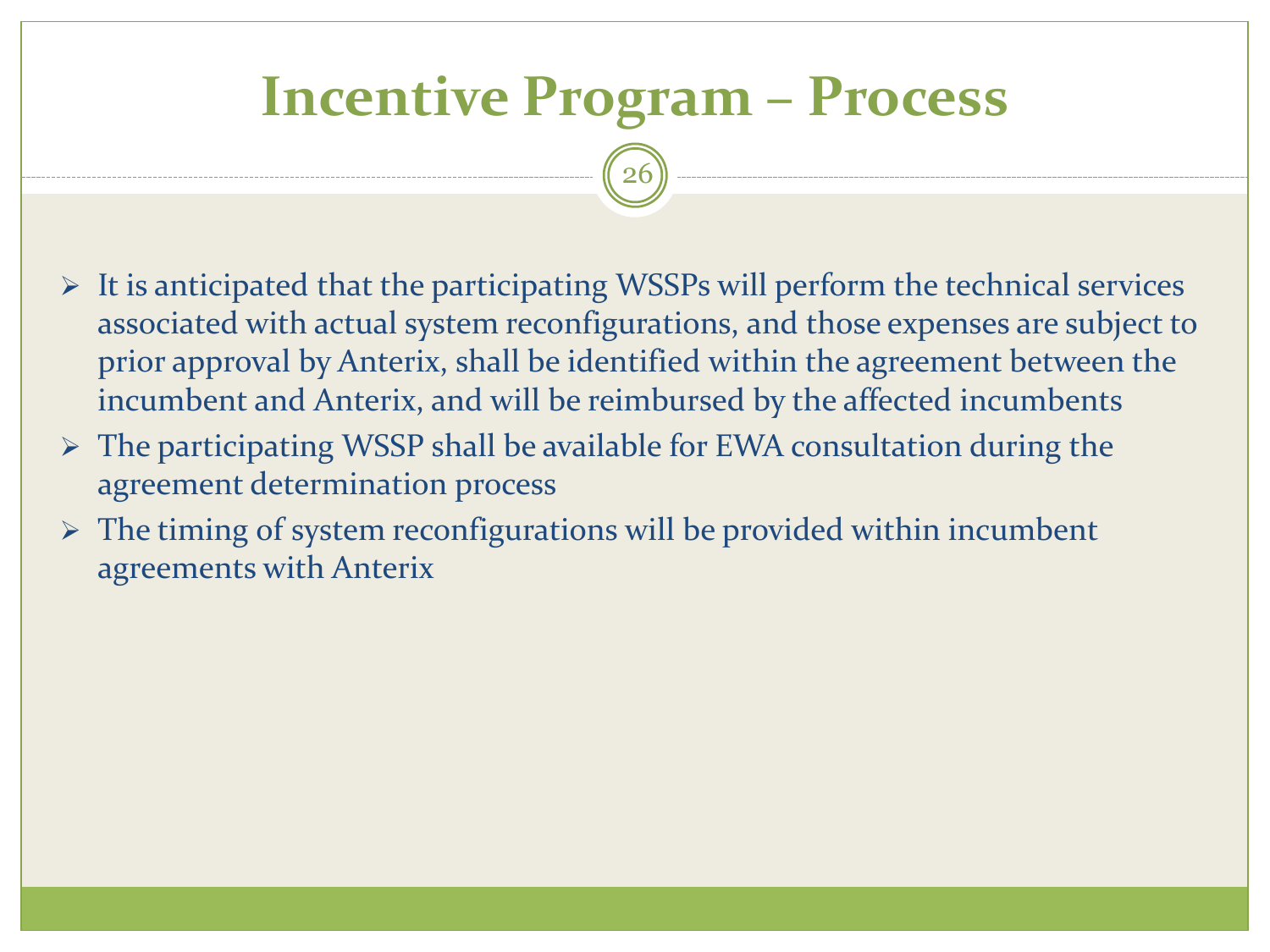### **Incentive Program – Process**

- ➢ WSSPs will be entitled to receive an incentive payment from EWA should the system reconfiguration be completed in advance of the specified time frame post agreement execution
- ➢ Optimum system reconfiguration times frames and incentive payment amounts will be agreed upon among the participating WSSP, EWA and Anterix during agreement determination discussions
- ➢ Incentive payment levels may vary depending on the scope of the system reconfiguration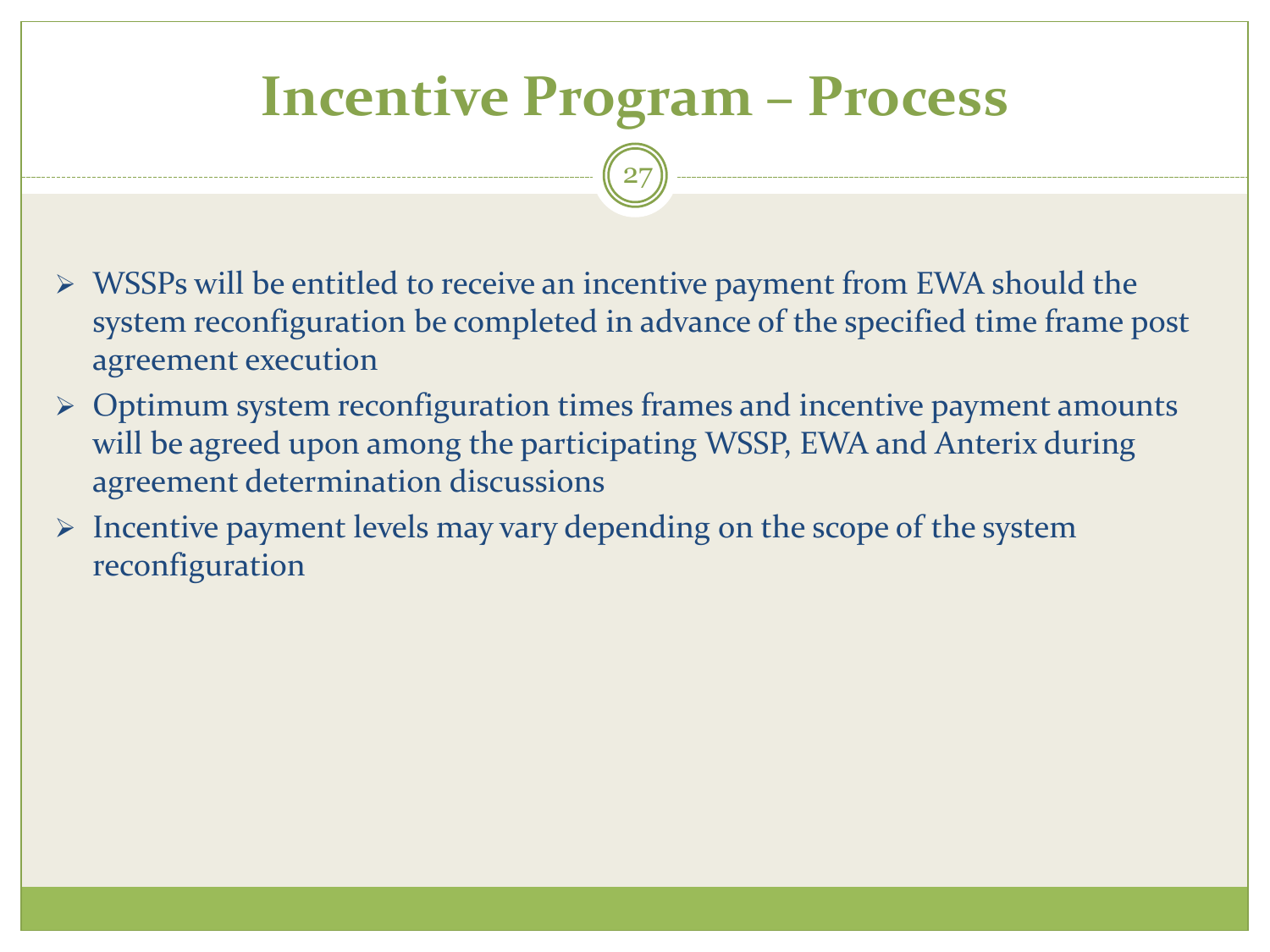![](_page_27_Picture_0.jpeg)

- ➢ Identify the 900 MHz incumbents with whom you wish to facilitate 900 MHz reconfiguration requirement – EWA will confirm list
- ➢ Execute agreement with EWA to provide reconfiguration services on an approved expedited basis
- ➢ Provide technical assistance during affected incumbent reconfiguration discussions
- ➢ Conduct reconfiguration in compliance with optimum time schedules post agreement execution and following required frequency coordination initiatives